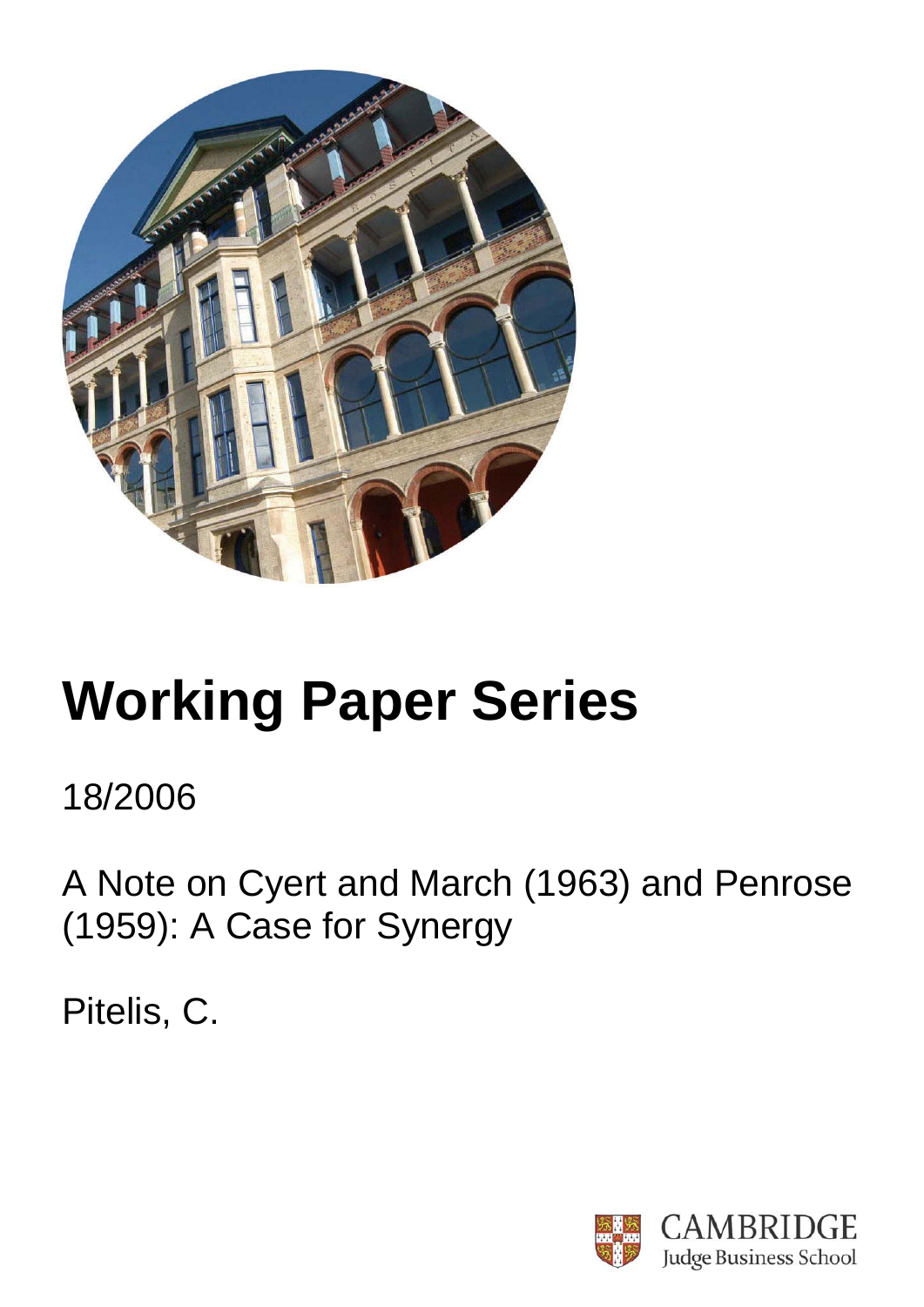These papers are produced by Judge Business School, University of Cambridge. They are circulated for discussion purposes only. Their contents should be considered preliminary and are not to be quoted without the authors' permission.

Author contact details are as follows:

Christos Pitelis Judge Business School University of Cambridge c.pitelis@jbs.cam.ac.uk

This paper was presented at the *Organization Science* Conference on *The Behavioral Theory of the Firm* in Pittsburgh, PA, 26-27 May 2006.

Please address enquiries about the series to:

Research Support Manager Judge Business School Trumpington Street Cambridge CB2 1AG, UK Tel: 01223 760546 Fax: 01223 339701 E-mail: research-support@jbs.cam.ac.uk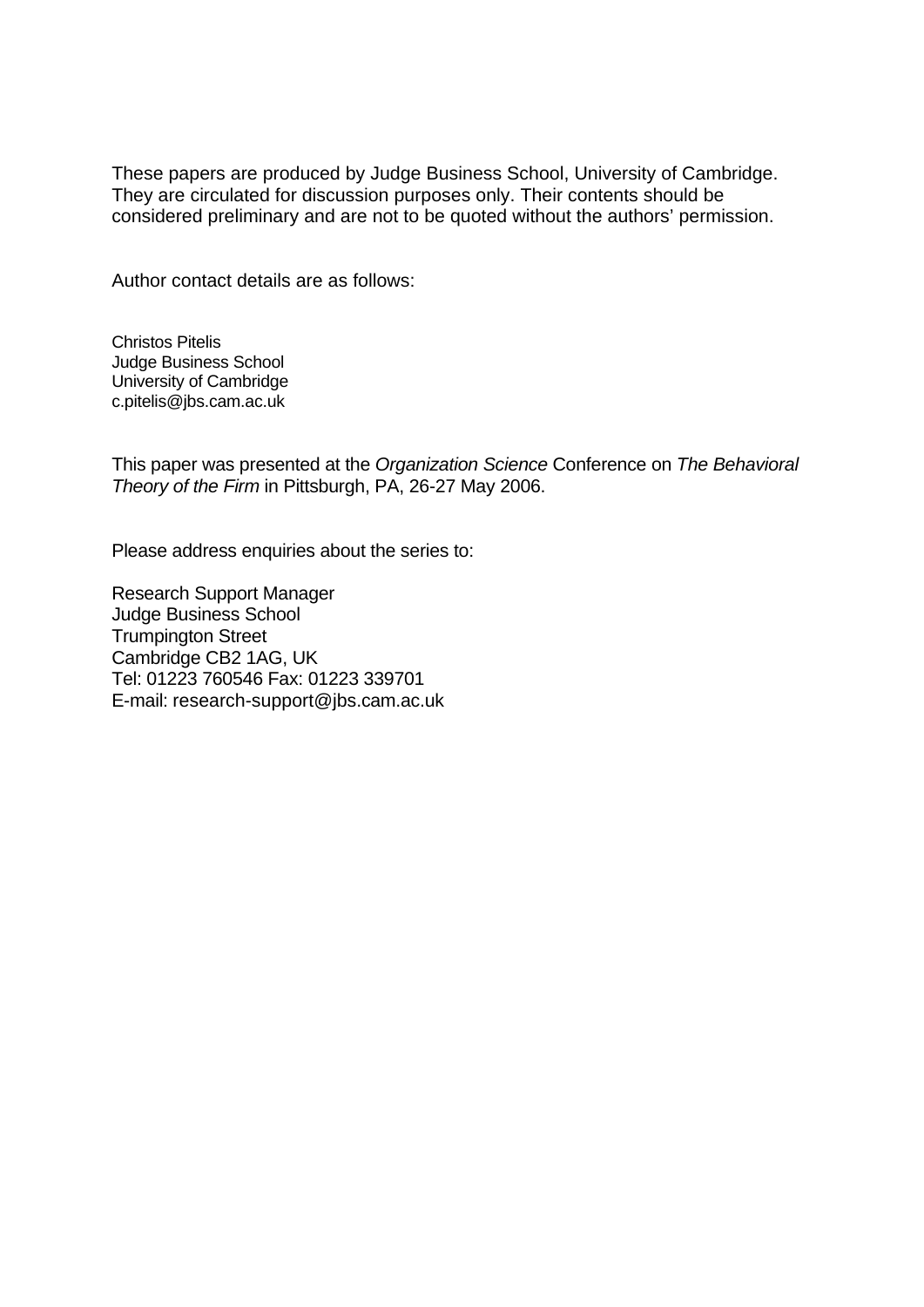## **A Note on Cyert and March (1963) and Penrose (1959): A Case for Synergy\***

#### **Abstract**

*Cyert and March's 1963 seminal book is one of the two major economics-based theories of the firm that goes inside the 'black box' (the firm) – the other being the contribution of Edith Penrose. The two theories have differences, but also similarities, and substantial scope for cross-fertilisation that have gone unnoticed in the literature. In this note we try to integrate important ideas in both books, paying particular attention to the issue of 'excess resources' /slack, and (intra-firm) conflict. We then build on the integrated framework by delving into the nature of intra-firm conflict, the degree of intra-firm rivalry and the relationship between firm performance and 'productive opportunity'. We derive propositions common to the two theories, but also new ones, of import to our understanding of organisational growth and change.*

**Keywords:** Behavioral theory of the firm, Edith Penrose, excess resources, slack, conflict, innovation

<sup>\*</sup> I am grateful to Guest Editor Mie Augier, and two anonymous referees of this journal for very useful comments and suggestions on an earlier draft. Remaining errors are ours.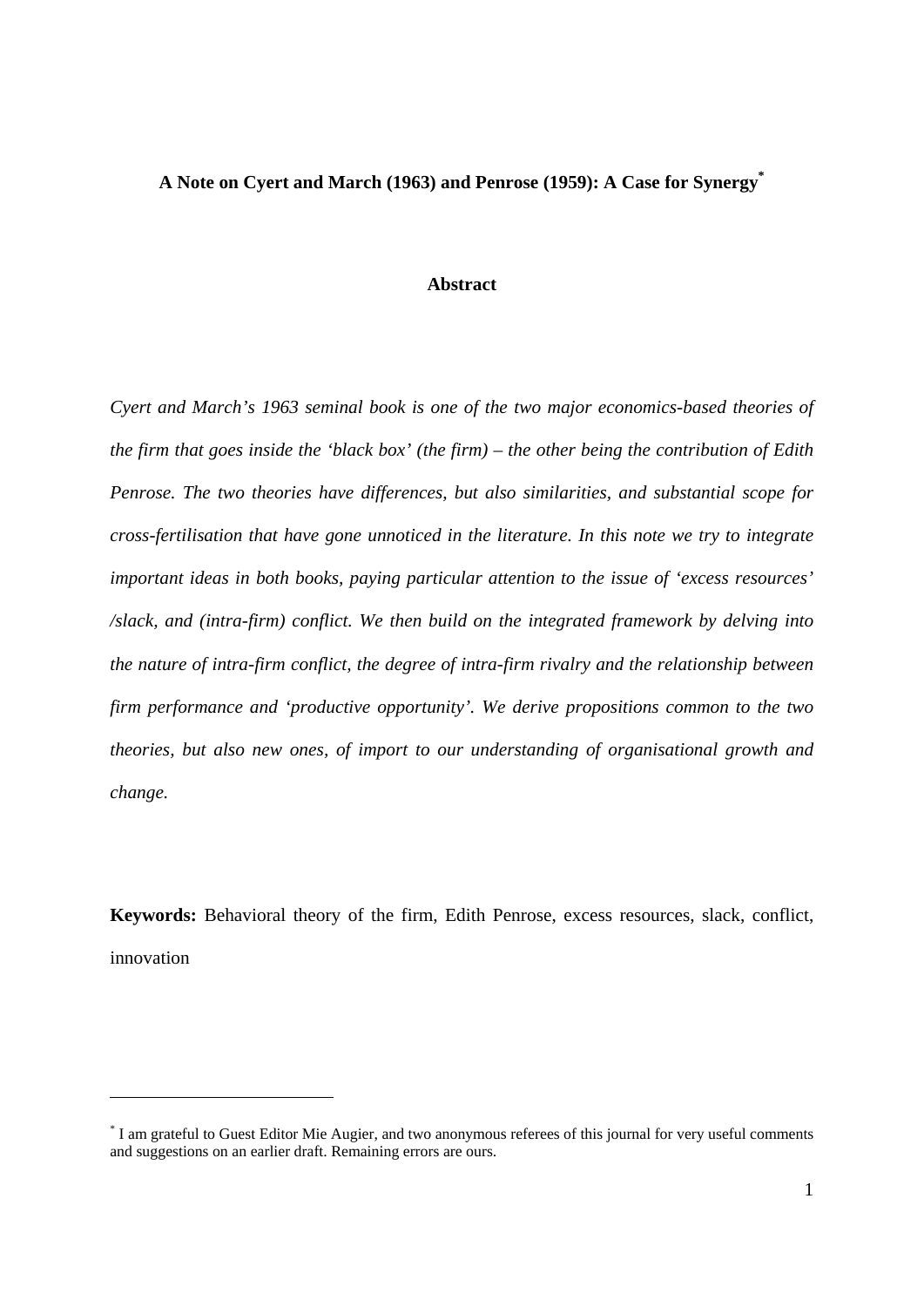#### **I. Introduction**

1

In the second edition of their 1963 seminal book, Cyert and March (1992) review 'developments in economic theory of the firm', post-1963 (the year of the publication of *A Behavioral Theory of the Firm* (BTF), 1963). They focus on theories of teams, control theories, transaction costs, agency and evolutionary theories. There is no mention of Edith Penrose's (1959) classic *The Theory of the Growth of the Firm* (TGF), or subsequent developments in the resource-based view (RBV) and its numerous variations (capabilities, knowledge-based,  $etc)^{1}$ .

In the years post-1992 Penrose's contribution and the RBV have acquired significant recognition, arguably challenging transaction costs, as the leading economics-based theory of the firm (see, for example, Kor and Mahoney 2000, Mahoney 2005, Pitelis 2002). While updating Cyert and March's account could itself motivate this note, our claim here is that, despite important differences (and in part because of them), Penrose's theory of the growth of the firm can be fruitfully integrated with Cyert and March's contribution, serving one of the objectives of this special issue, to bridge behavioral and (other) economic theories of the firm. In particular, we focus on some crucial, in our view, issues that concern differences, similarities and scope for integration, that have gone unnoticed in the literature. We then build on the outcome to provide propositions common to the integrated framework, but also new ones, of import to our understanding of organisational growth and change. Starting from differences, we focus on the issue of intra-firm conflict, and the related issue of the objective of the firm. On similarities, we focus on the issue of internal environment of the firm and the

<sup>&</sup>lt;sup>1</sup> Some RBV-related ideas appear in the discussion on Nelson and Winter's (1982) evolutionary theory (notably the concept of 'routine', see below), and also in a reference to Chandler's (1962) classic book, whose similarities to TGF have been noted by Penrose (1995) herself.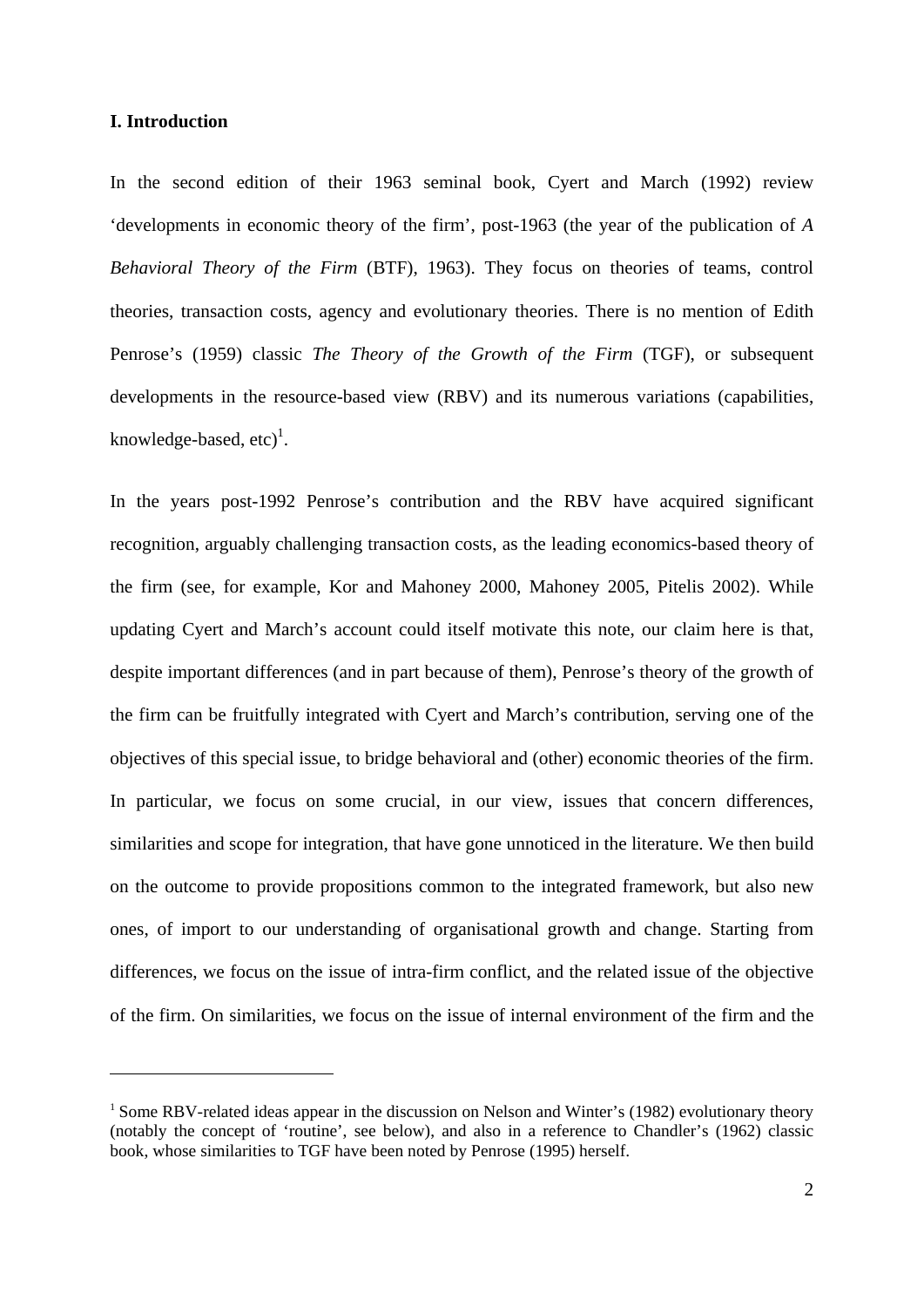link with the external one, (BTF's 'imperfect environmental matching' and Penrose's 'productive opportunity'), and the issue of 'organisational slack'. We then discuss ways in which cross-fertilisation can serve both views, and the theory of the firm more widely, paying attention to the interaction between learning, 'slack', conflict and innovation. Drawing on Selznick (1957), Simon (1995), Gavetti and Levinthal (2004) and others, we propose that (the concept of) 'authority-hierarchy' may help bridge some of the apparent differences between the two views. Finally, we try to extend the integrated framework and provide some firm case examples in line with it.

The main arguments of the paper are;

- 1. Both the BTF and the TGF share the idea that firms are proactive organisations, that any examination of the firm requires looking at, and indeed starting from, the firm's 'insides', that firms read the external environment through an organisational filter, and that as a result, there exists 'imperfect environmental matching'. In TGF the 'productive opportunity' of firms refers to the dynamic interaction between the perceived by management internal and external environments. Both theories rely on uncertainty, limited rationality and learning. In TGF intra-firm learning explains the generations of 'excess resources'/slack.
- 2. In BTF intra-firm conflict is paramount, in the TGF it does not exist
- 3. In BTF intra-firm conflict and bounded rationality imply 'satisfying'. In TGF the existence of uncertainty, limits to rationality and multiple managerial objectives imply that firms do not maximize profits but they pursue the maximum feasible long term profit. The (watered down) profit motive is of essence in motivating management to use 'excess resources' that engender endogenous growth and innovation.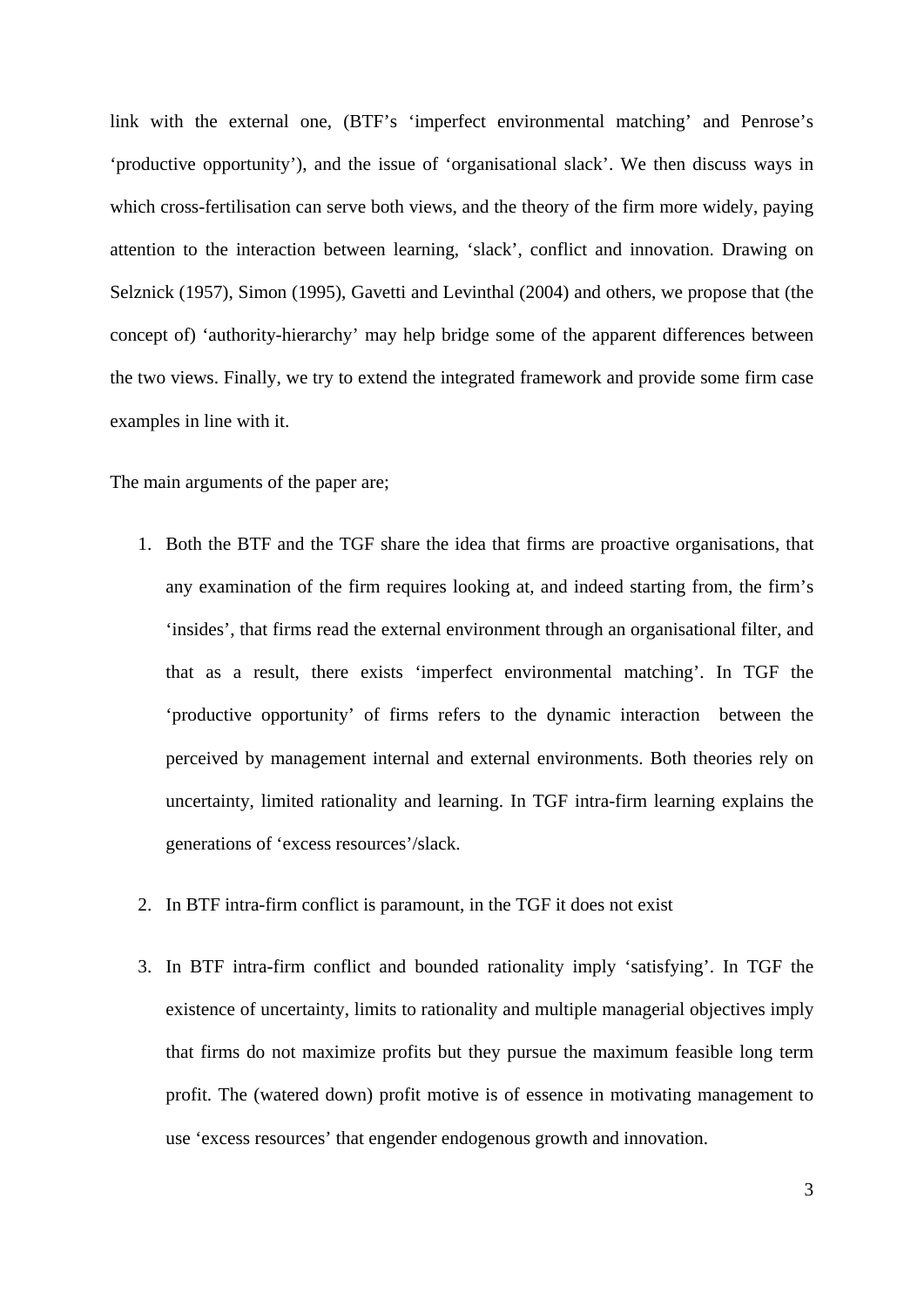- 4. Given intra-firm conflict BTF predicts problemistic search. Lacking evidence in favour of the last mentioned, BTF suggests slack-enabled innovation
- 5. In TGF 'excess resources'/slack do not simply enable endogenous growth and innovation; they motivate it, given the pursuit by management of maximum possible profit and the fact that 'excess resource' can be put to profitable use at (near) zero marginal cost.
- 6. Agency-type theories fail to explain away intra-firm conflict. Organisational and psychological approaches, notably the work of Herbert Simon, goes a long way to explain how management can alleviate intra-firm conflict. 'Success' (for TGF) and/or slack (for BTF) can be a mechanism that facilitates intra-firm conflict alleviation. However, alleviation need not always imply elimination.
- 7. The TGF concepts of intra-firm learning resulting in excess resources that motivate endogenous growth and innovation are perfectly compatible with and can be incorporated into the BTF. Similarly, the concept of intra-firm conflict is perfectly compatible with and of importance to the TGF, as it can serve as an additional source of intra-firm learning. The more general concept of 'productive opportunity' puts together, BTF's concepts of 'imperfect environmental matching', the 'organisational filter', and the idea that firms are proactive. The emergent integration makes for a stronger theory.
- 8. The integrated theory predicts excess resources/slack-motivated, and problemistic search-induced innovation, depending, however, on the immediacy of the problem faced, and the degree of maturity of the line of business. In mature lines problemistic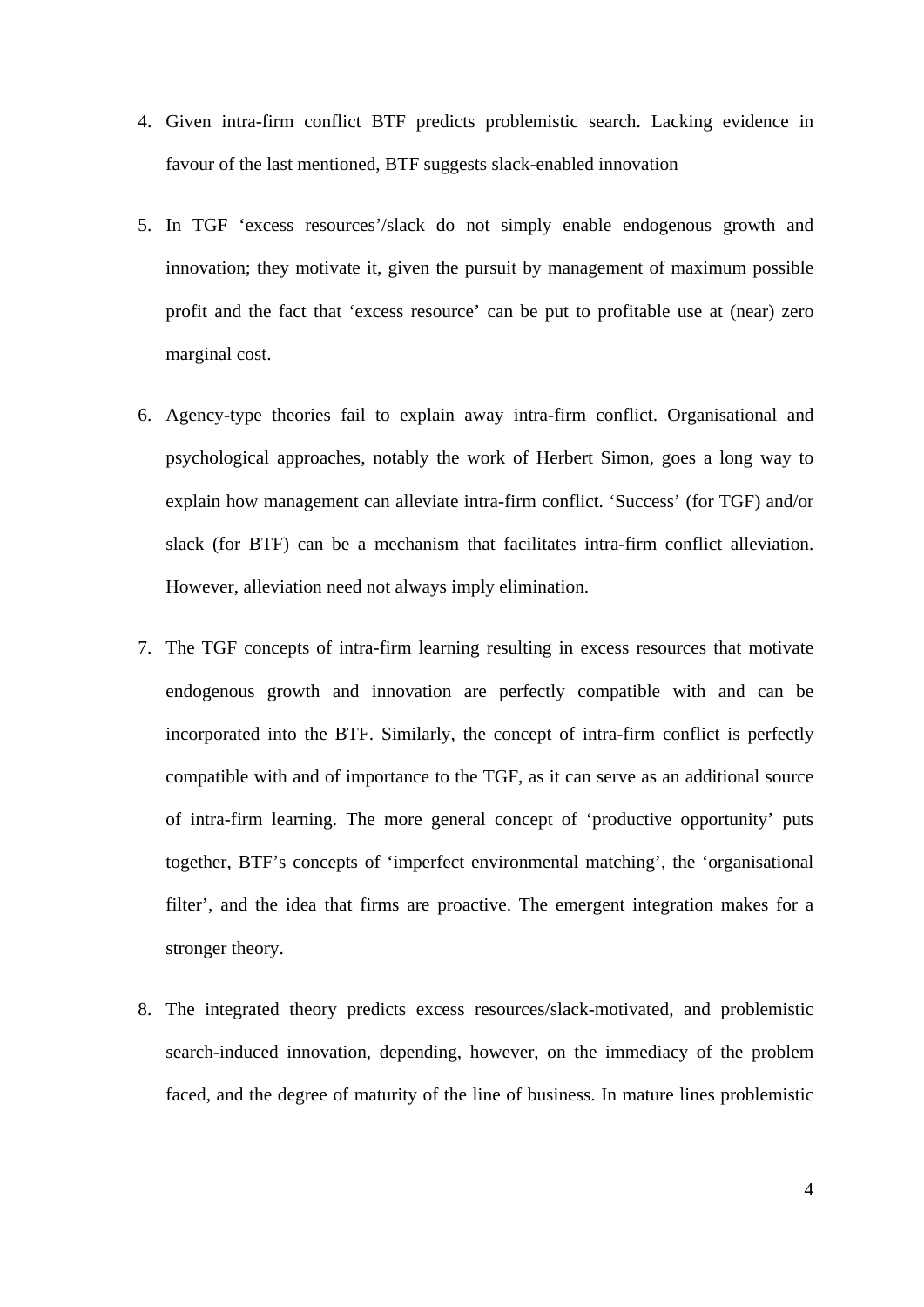search is more likely, whereas in growing sectors slack-induced innovation is more likely.

- 9. The integrated BTF/TGF requires refinement and elaboration of its concepts and ideas to include: the nature of intra-firm conflicts, the degree of inter-firm rivalry, and the relationship between firm performance and 'productive opportunity'. We suggest that all these (and possibly other) refinements help explain the likely use of excess resources/ slack and the type of emergent innovation.
- 10. In deciding what to do with excess resources/ slack, it is important for firms to determine whether the type of intra-firm conflict they face is antagonistic or synagonistic, and the relationship between their current performance and their 'productive opportunity'. Indicatively syn-agonistic intra-firm relationship alongside intense inter-firm rivalry suggest slack-induced innovation, while antagonistic intrafirm relationships alongside low inter-firm rivalry would suggest the use of slack to alleviate intra-firm conflict. High performance combined with 'bright' productive opportunity, would suggest slack-induced innovation, while high performance combined with 'dim' productive opportunity would point to the use of slack for 'discretionary expenditures' – defensive investments to maintain market power.
- 11. There exist firm case examples in line with the integrated theory and some of our refinements. However, 'operationalisation' remains a critical limitation of a theory that employs complex concepts, such as excess resources, intra-firm conflict and 'productive opportunity'. More needs to be done on this front, by ourselves and hopefully others too.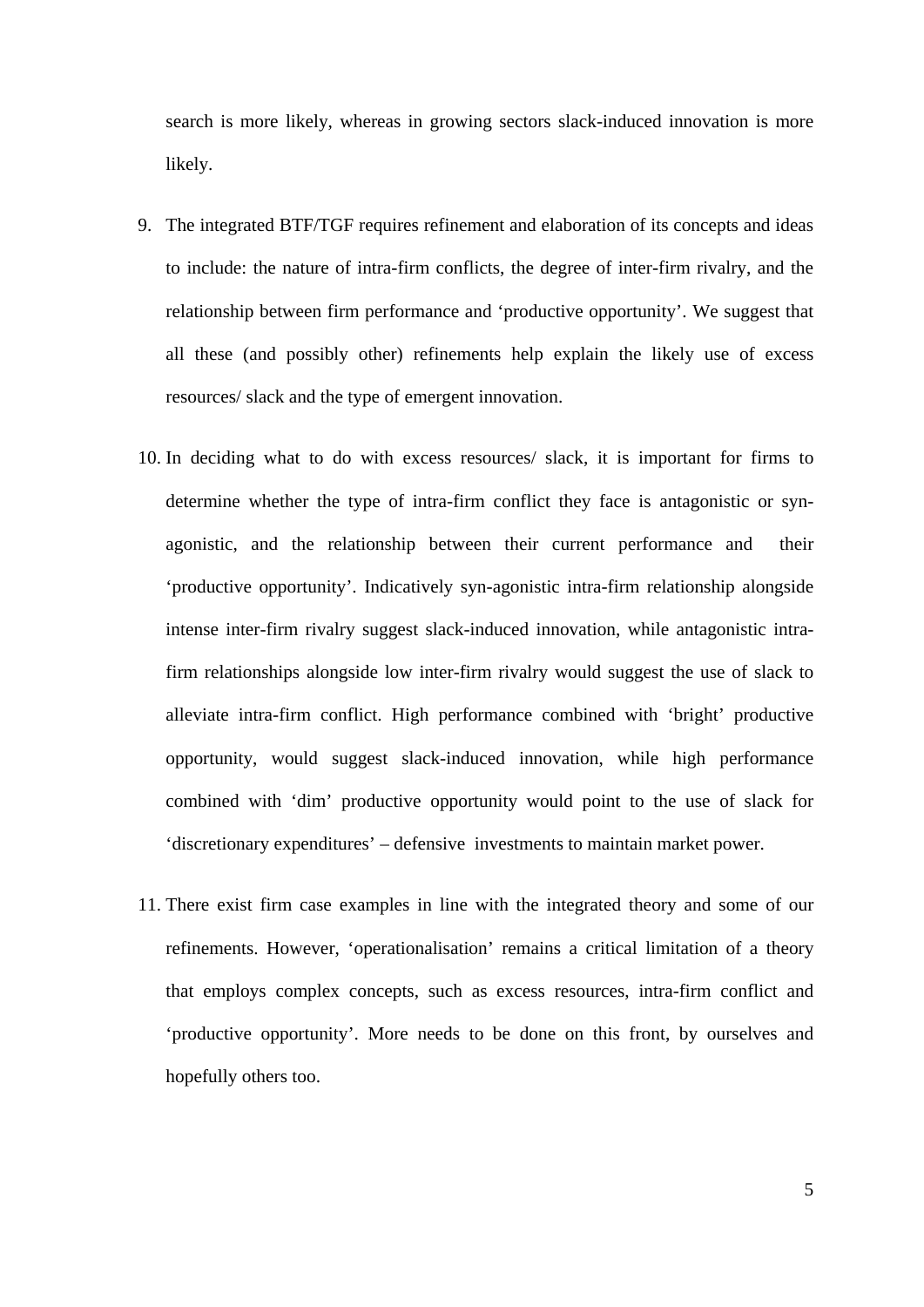In the next section we briefly summarise the main arguments in the BTF and  $TGF<sup>2</sup>$  In section III we discuss differences and similarities. Section IV explores grounds for cross-fertilisation and integration. Section V refines and extends ideas from the integrated theory, derives some propositions and discusses limitations and implications. Section VI summarizes and concludes.

## **II. BTF and TGF: The Main Arguments**<sup>3</sup>

1

BTF and TGF are arguably the two most prominent economic-based attempts to enter the 'black box' (the firm). Coase's (1937) transaction cost explanation of the 'nature of the firm' is, arguably, more of an explanation of why the 'black box' exists, rather than a focus on its insides, and what Coase himself has subsequently called the 'essence' of the firm, "running a business" (Coase 1993). When it comes to the firm's insides, Coase goes barely beyond the recognition of two major (in his view co-operating) resources within the firm, entrepreneurs and workers (see below). In contrast, both BTF and TGF focus explicitly on the insides of firms. For Cyert and March (1963)

 "in order to understand contemporary economic decision making, we need to supplement the study of market factors with an explanation of the internal operation of the firm" (p. 1, emphasis added)

 $2$  We are particularly brief in the case of BTF to avoid likely overlapping and repetitions with other contributions to the special issue.

<sup>&</sup>lt;sup>3</sup> For more comprehensive analysis of BTF and TGF respectively, see Mahoney (2005), Kor and Mahoney (2000, 2004) and Pitelis (2002, 2004a).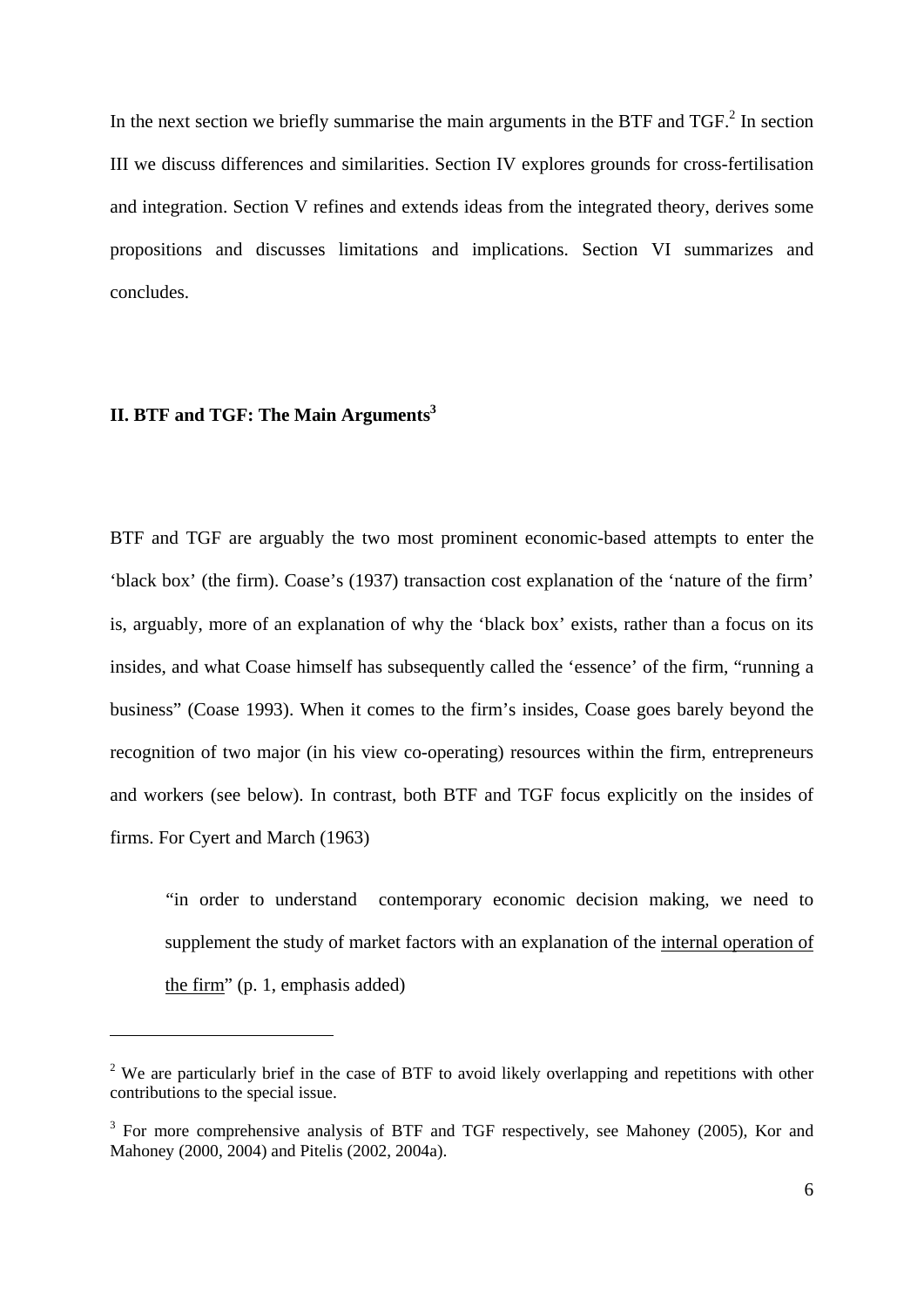For Penrose (1959), moreover, one cannot even start analysing the external environment of the firm (to include the market) without a prior understanding of the nature of the firm, which is its human and non-human resources, and their interaction. In TGF "the emphasis is on the internal resources of the firm" (p5) and "it is at the organisation as a whole that we must look to discover the reasons for its growth" (p7).

Cyert and March summarise the three core ideas of the contribution of the BTF to be those of 'bounded rationality', 'imperfect environmental matching' and 'unresolved conflict'. Bounded rationality refers to 'limitations of information and calculation' (p. 214). It implies the need to set targets and try to satisfy these, as opposed to optimising the best imaginable solution. Firms attend to goals sequentially, and follow 'rules of thumb' and 'standard operating procedures'. Imperfect environmental matching suggests that human agency is not uniquely determined by an exogenously given structure – 'environment'. Accordingly, history matters, pointing to the importance of organisational adaptation. Unresolved conflict is based on the assumption that in organisations there exist multiple actors, with potentially conflicting interests, that are not entirely alleviated by contracts. Instead, individual and sub-group interests are continuously re-negotiated, with consistency being hard to obtain and sustain.

Important insights in BTF, among many, concern 'organisational slack', learning and innovation. 'Organisational slack' refers to the difference between the resources required to maintain an organisation and the resources received by a coalition within the organisation. Importantly,

"success tends to breed slack. One of the main consequences of slack is a muting of problems of scarcity" (BTF, p. 189) "slack provides a source of funds for innovations that would not be approved in the case of scarcity but that have strong subgroup support" (Ibid)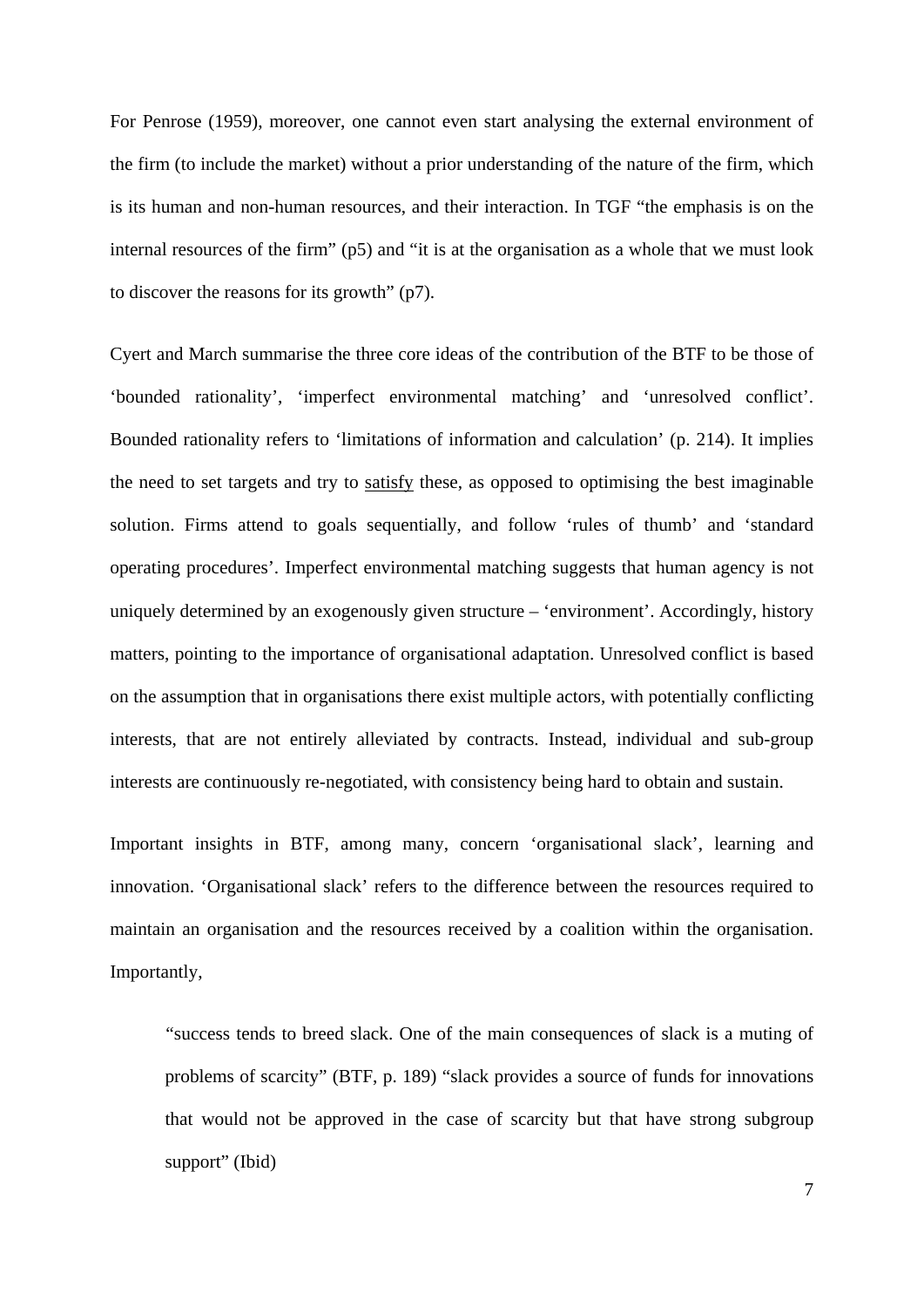Concerning learning and innovation, BTF attaches significance to the concept of 'problemistic search'. Search can be induced by problems, and lead to the finding of solutions, inviting the prediction that

 "relatively unsuccessful firms would be more likely to innovate than relatively successful firms" (BTF, p. 188).

This prediction, Cyert and March observed, was not supported by available evidence at the time. A possible solution to this problem of the theory was to reconsider 'slack'. By providing a source of funds, 'slack' could enable innovation. As 'slack' is normally present in successful firms, the latter would also be expected to innovate. Both 'problem-orientated innovation' and 'slack innovation' may therefore exist, the former being most justifiable in the short run, and linked directly to a problem, while the latter in the longer run, and related to major organisational problems. (Ibid)

While Cyert and March's claim explains why 'slack' may motivate innovation, it does not provide a general cause why 'slack' may also induce innovation. For example, particular subgroup demands may not necessarily be for innovation, but rather for discretionary expenditures. Such a general cause is provided by Penrose. Penrose's focus is on "the analysis of the expansion of the innovating multi-product, 'flesh and blood' organisations that businessmen call firms" (p.13), not on optimal price/output equillibrium of neo-classical theory. Such firms consist of human and non-human resources, under administrative authoritative co-ordination and communication (p.20). Human, and especially managerial, resources are most important. Resources can provide multiple *services*. Firms use their resources to perform *activities* that result in products for sale in the *market* for a *profit*. Firms differ from markets, their *boundaries* defined by the reach of authoritative co-ordination and communication (p.20). For reasons related to resource indivisibility and the 'balance of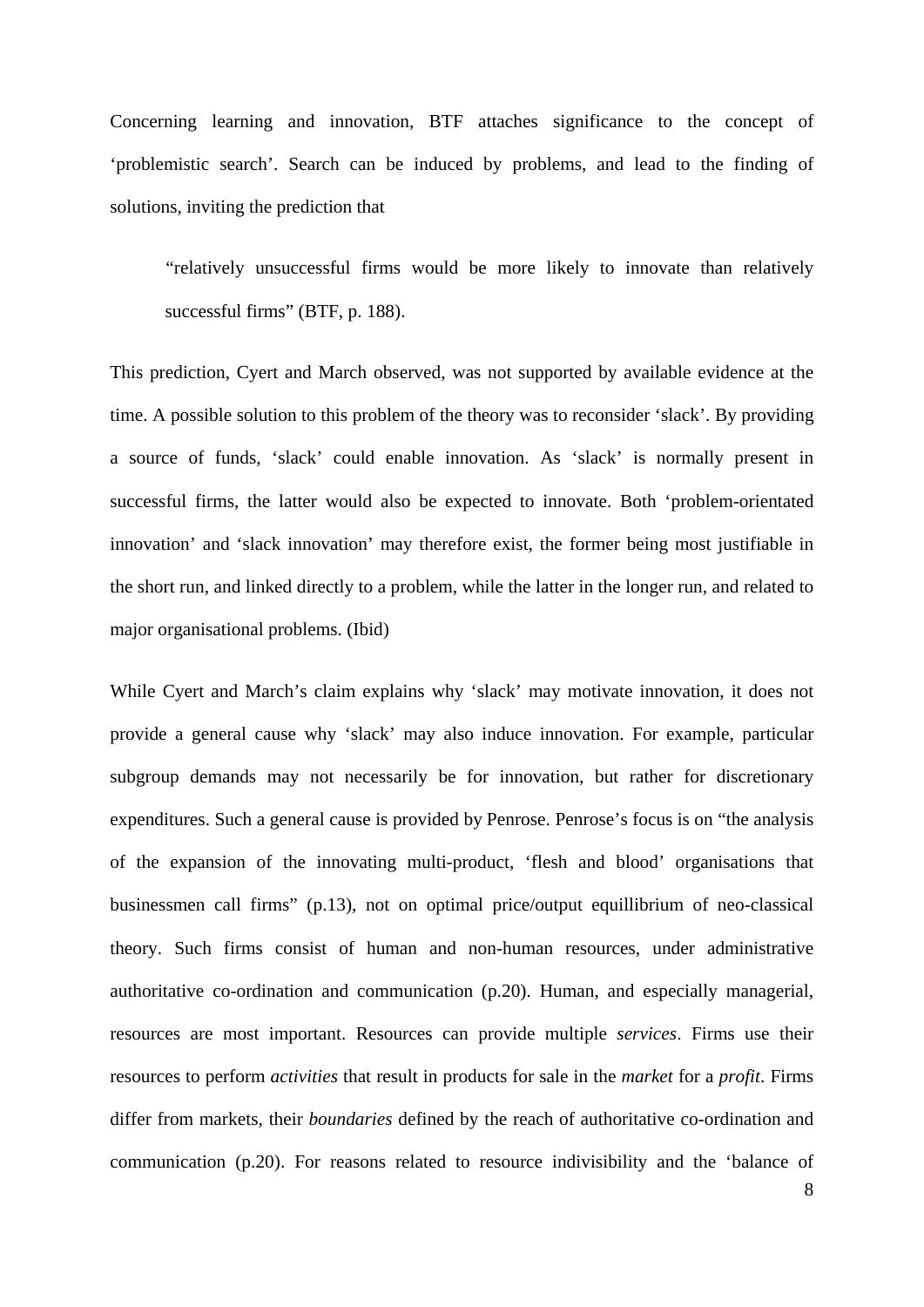processes', firms always have *'excess' resources*. Importantly, moreover, the very performance of activities within firms creates new knowledge through specialisation, division of labour, resource-combination, teamwork and learning. This reduces the time required for the implementation of current activities, thus generating (further) "excess recourses", which are not fully utilized at any given point in time.

"Internal inducements to expansion arise largely from the existence of a pool of unused productive services, resources and special knowledge, all of which will always be found within any firm" (p. 66)

The cohesive shell of the organisation is of essence in facilitating learning. As 'excess resources' can provide services at (near) zero marginal cost (in that they have already been hired to provide services for a specified amount of time), they motivate managersentrepreneurs to apply them to new activities, engendering *endogenous innovation and growth*. The profitable marketisation of innovations requires entrepreneurial thinking, which includes the identification and even creation of new markets. The external environment, markets and demand, are perceptions, 'images' in the entrepreneur's mind. Supply and demand are inextricably linked, as planned supply responds to perceived demand. There is a dynamic interaction between the perceived internal and external environments, which defines a firm's *productive opportunity* (p. 31). The direction of expansion is motivated and shaped by the productive opportunity. There are limits to the growth of the firm, but not to its size. The conception and implementation of expansion requires managers whose firm-specific knowledge is a prerequisite for the successful planning and implementation of expansion,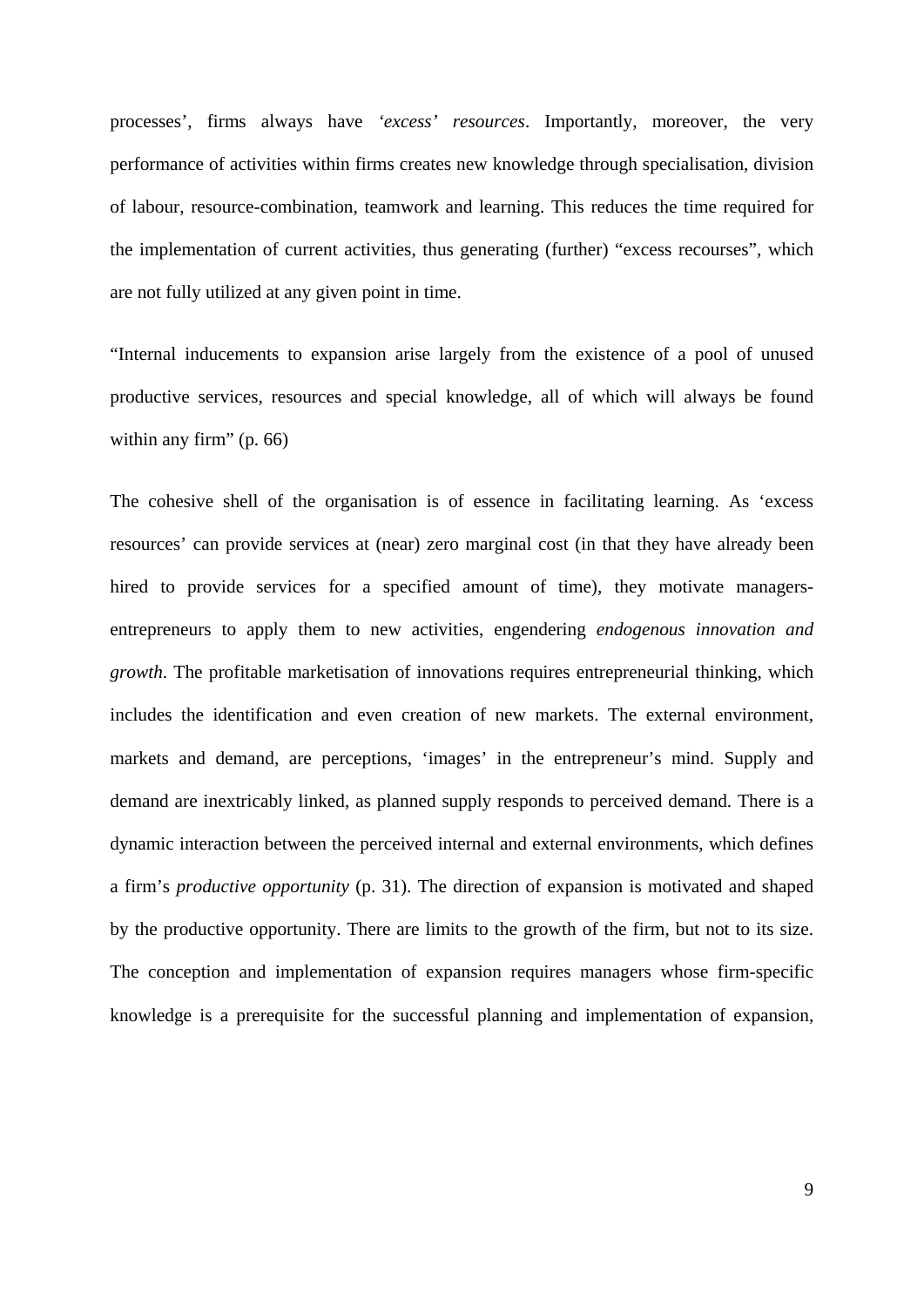who, therefore, are not available in the open market. This *limits the rate of growth* and explains the pre-eminence Penrose attributes to management.<sup>4</sup>

Important, for our purposes in this article, is Penrose's endogenous incentive to make profitable use of 'excess resources'. This is more subtle and powerful than the exogenous profit maximisation motive of traditional theory. While the two are related - the latter in part motivating the former – making productive and profitable use of employed resources is a challenge, because it can help upgrade the resource, because of the personal opportunity cost of (in)ability to delegate, and the socio-psychological reasons not accounted for by an exogenously imposed profit motive (Penrose herself favoured a broader explanation for the motive of firms, one that considers power and sociological factors, to include "the mere love of the game") (p. 30). This innovation motive and, through it, endogenous growth, also complements and strengthens BTF's claim that slack may facilitate innovation. In TGF excess resources and slack both enable and motivate endogenous expansion and/through innovation.

BTF and TGF both proved seminal. Cyert and March's "deviant concepts" (p.216) have been adopted by subsequent economic and organisational theories of the firm (see for example Cyert and March, 1992, ch 9) Simon (1995) and Gavetti and Levinthal (2004). The TGF has been of import in the RBV, dynamic capabilities, and knowledge-based theories of the firms, see for example, Kor and Mahoney 2000, 2004, Pitelis 2004, Mahoney 2005, Augier and Teece 2006. Despite obvious differences (and in part because of these), the two bookstheories also provide substantial scope for cross-fertilisation (as noted by Gavetti and Levinthal, 2004). This is further pursued below.

<sup>4</sup> Penrose applied her insights to mergers, vertical integration, industry concentration, small firms and industry organisation more generally, as well as to business strategy and government competition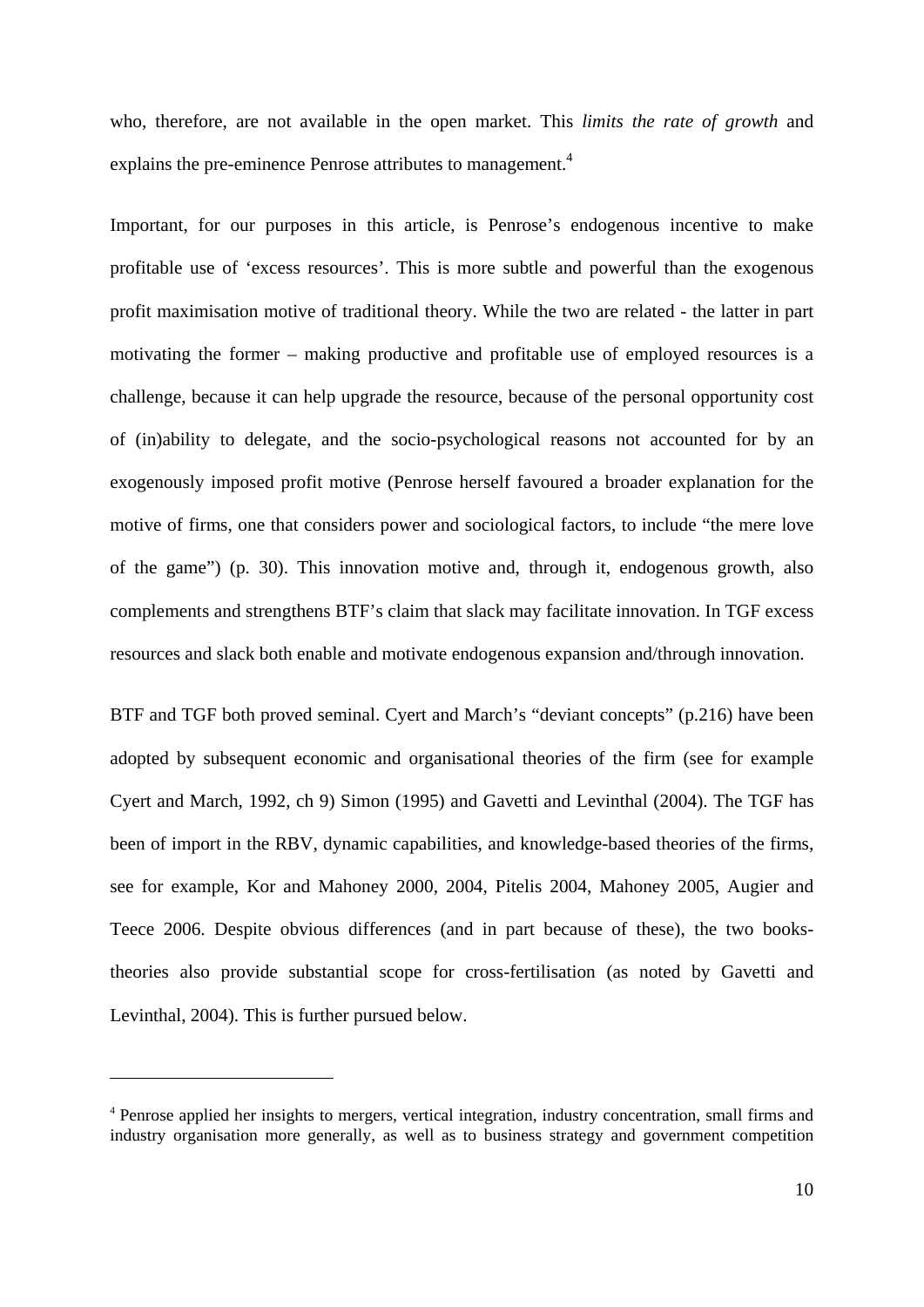### **III . BTF and TGF: Some Differences and Similarities**

Considering that we are dealing with two theories that were written more or less at the same time, and that they have since been very influential simultaneously, the differences between Cyert and March and Penrose appear striking. In particular, while Cyert and March focus on intra-organisational conflict, there is none of that whatsoever in TGF. In addition, in the BTF intra-firm decision-making is crucial, with 'rules of thumb' and 'standard operating procedures' serving as carriers of knowledge. Given bounded rationality and conflict, the objective of the firm is the outcome of a negotiated process and is more about satisfying than optimising. In contrast, TGF pays little attention to internal decision-making processes, and maintains a (watered down) version of profit maximisation. For Penrose, firms do not maximise short-term profits, but seek maximum possible long-term profits, even in the context of limited rationality, uncertainty and multiple objectives (pp 27-30). This focus, and need for profit, is of essence to Penrose as it motivates the application of 'excess resources' to (endogenous) growth, without which the whole Penrosean dynamic would break down.

Despite such striking differences, there are important similarities between the two works, as well as a significant scope for integration. We start by exploring what appears as the main difference: intra-firm conflict and (the employment) contract. We explore this in the context of debates in the extant theory, with an eye to identifying scope for integration and theory development, starting with Coase's 1937 classic paper.

policy (see Pitelis 2002 for an extensive discussion). Her views, moreover, have served as a basis for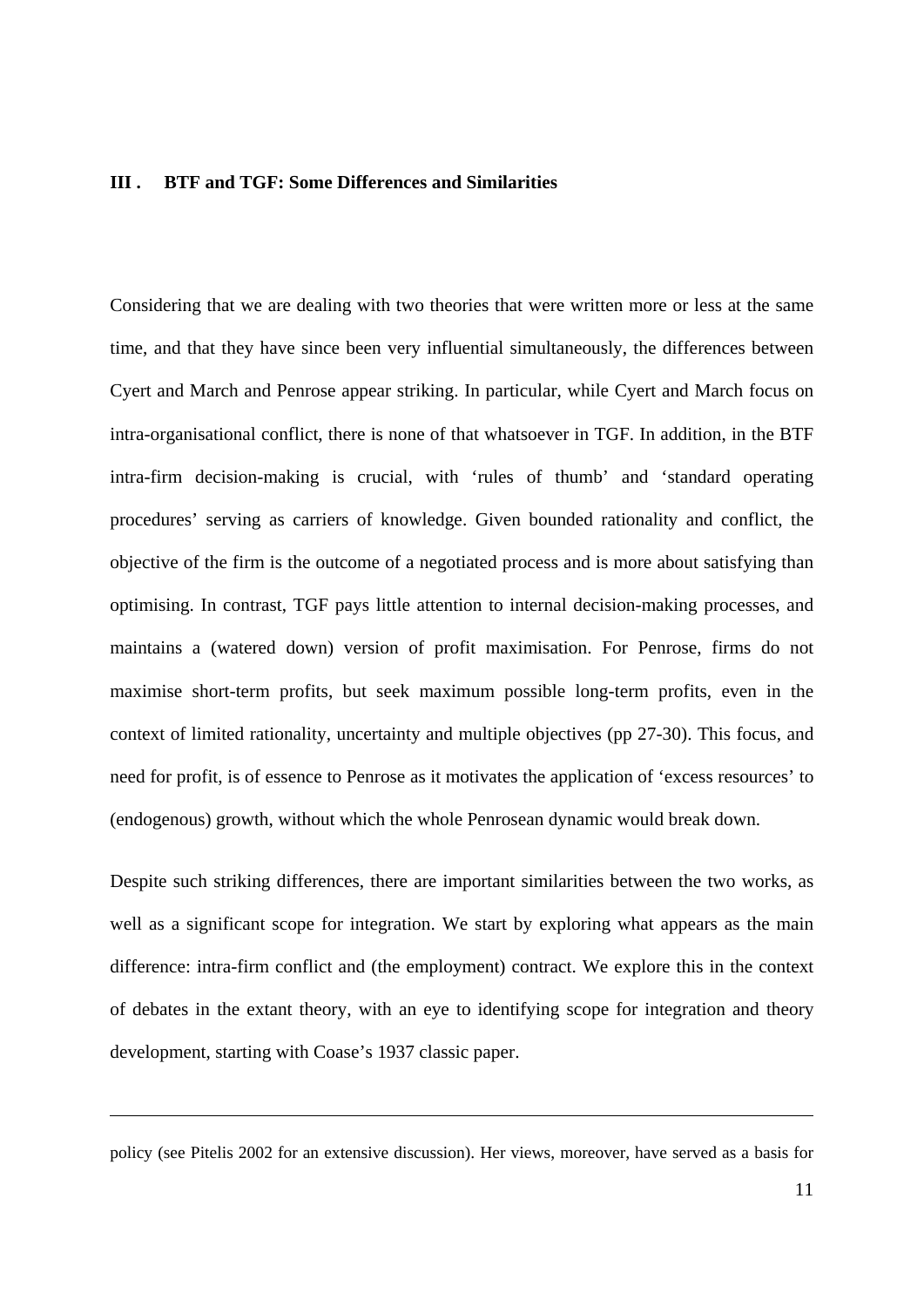In his 1937 article Coase defined the firm as a multi-person hierarchy, the nature of which was the 'employment contract' between employers and employees. Coase focused on the capitalist firm, as opposed to either non-capitalist firms or other firm-like forms of early capitalist production, such as the 'putting-out' system. He went on to explain the 'employment contract' in terms of transaction-costs-related market failures. He regarded efficiency/productivity benefits that arise from savings in transaction costs by firms as the reason why labourers 'agreed' to work under the authority/direction of the capitalistentrepreneur. Later, Coase (1993a) regretted his emphasis on the 'employment relationship'. He claimed that this limited focus to the issue of the 'nature' of firms, while one should also look at the issue of their 'essence', i.e. in 'running a business'. This involves not just an employment contract between capital and labour, but also using other resources and one's own time and abilities to produce.

In TGF, Penrose paid attention to some aspects of Coase's 'essence', having taken the 'nature' for granted. Penrose also focused on the capitalist firm, which she saw as a multipleperson hierarchy, by human resources or both human and non-human resources, for production for sale in the market. In this sense, there is, in her definition, more than there is in Coase's, minus, however, the 'employment relation' - Coase's 'nature'. It is possible, however, to explain of the 'nature', in Penrosean terms, as a result also of efficiency gains, this time however, from the production costs side - namely as being the result of productivity enhancements, through endogenous innovation, knowledge and growth (see Pitelis and Wahl 1998). To the extent that dynamic (by definition, given Penrose's focus on change) transaction costs can also be of relevance, it will be the overall dynamic transaction costs reductions alongside knowledge-induced productivity benefits that could explain the 'nature'

<u>.</u>

Richardson's (1972), seminal attempt to explain inter-firm cooperation.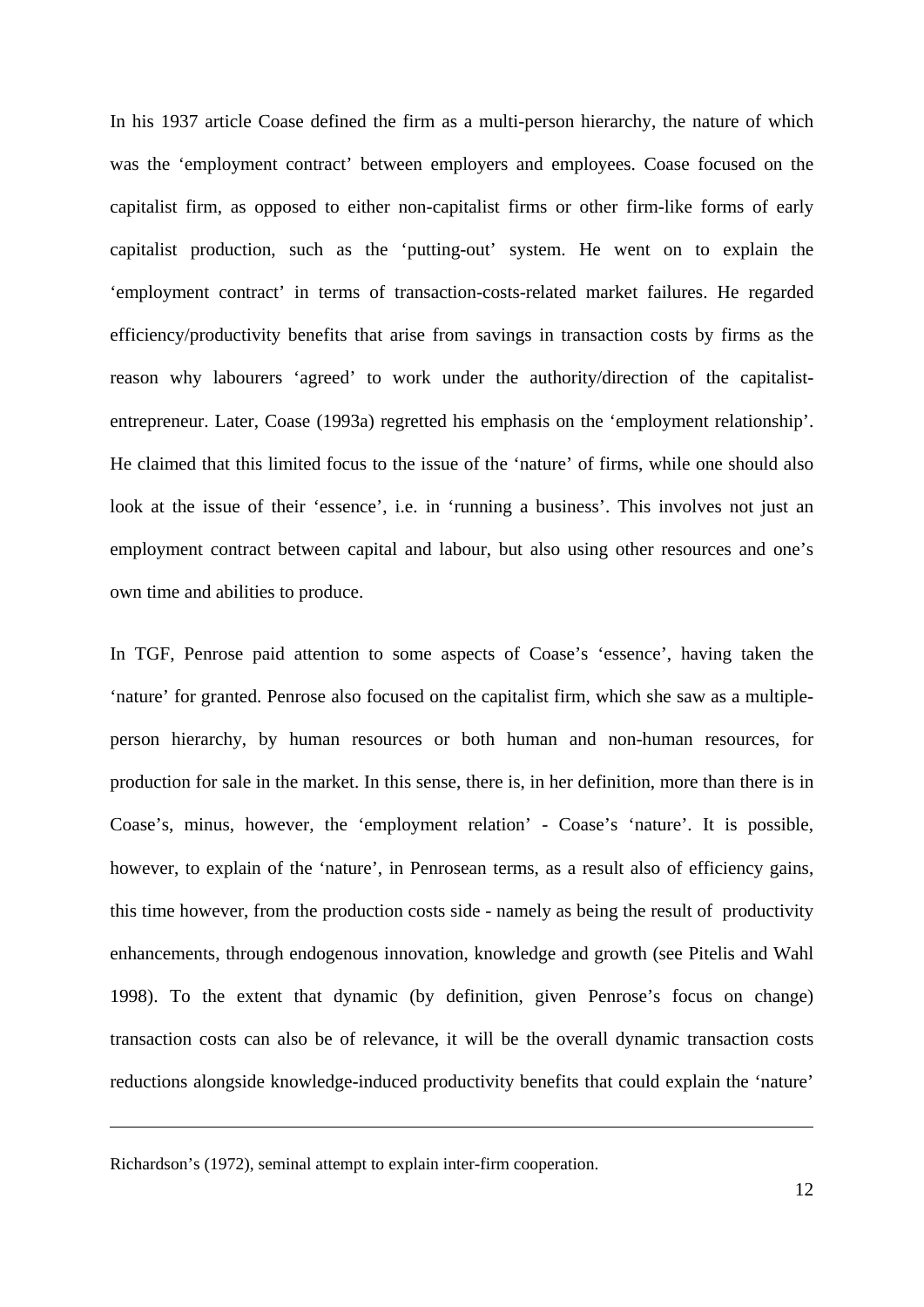of the capitalist firm, the 'employment contracts'. Importantly, in this synthesis, the very perception of when and how to reduce transaction costs can be afforded through intra-firm knowledge generation (see, among others, Fransman 1994). To assume that firms know this beforehand is unrealistic (and in contrast to for example Williamson's (1975) own focus on 'bounded rationality').<sup>5</sup>

The Penrosean input to the 'nature' story (knowledge-related advantages from intra-firm activities) is a (production) efficiency-based complement to the Coasean insight. However this still fails to explain the 'employment contract' -why labour 'accepted' to work for capital. Efficiency benefits *per se* are not sufficient to explain why one should accept to work under the authority of another person voluntarily, whether the relationship is contractual or predatory.<sup>6</sup> Perhaps more importantly, Coase and Penrose's focus on efficiency benefits fails to address the issue of whether and why employees 'identify' with organisational objectives and do not just exert minimum possible effort when working for someone else (Simon, 1995). This issue is addressed by 'agency' theory, notable contributions being Alchian and Demsetz

 $<sup>5</sup>$  How for example can one be boundedly rational and still get it always right in integrating, and only if</sup> in so doing one reduces market transaction costs by more than one increases intra-firm transaction (managerial, administration) costs? Coase (1993b) himself considers bounded rationality (or any concept of rationality at all) as little more than nonsense!. We submit that the Penrosean insight helps address Williamson's 'inconsistency' and Coase's own dislike of the rationality concept. In Penrose 'rationality', too, is endogenously generated through perennial learning.

<sup>&</sup>lt;sup>6</sup> Among those who originally dealt with this issue, notably Karl Marx, Frank Knight (1921), and Ronald Coase, the issue was why independent producers accepted to work under dependent employment for an employer-capitalist. Marx stressed capitalist coercion that created the proletariat through the barrel of a gun, with the helpful hand of the Crown through, for example, the farm enclosures. Accounts are in Hymer (1979) and in Heilbroner (1991). For Knight (1921) the reason is different attitudes towards risk. The risk takers insure the timid and risk-averse by providing them with a relatively secure income-wage rate; it is, in effect, a division of tasks. North (1981, 1991), for example, has sided with Marx and Hymer in adopting the predatory (not contractual – co-operative) perspective. Pitelis 1991 and Olson 2000 point to cases where coercion could go hand in hand with efficiency. It appears to us that Marx, Knight, and Coase are all correct! In deciding whether and why to be an employee, coercion (thus restricted choice), potential benefits (from transaction costs and/or production efficiencies) and attitudes towards risk are relevant and useful. One factor could be the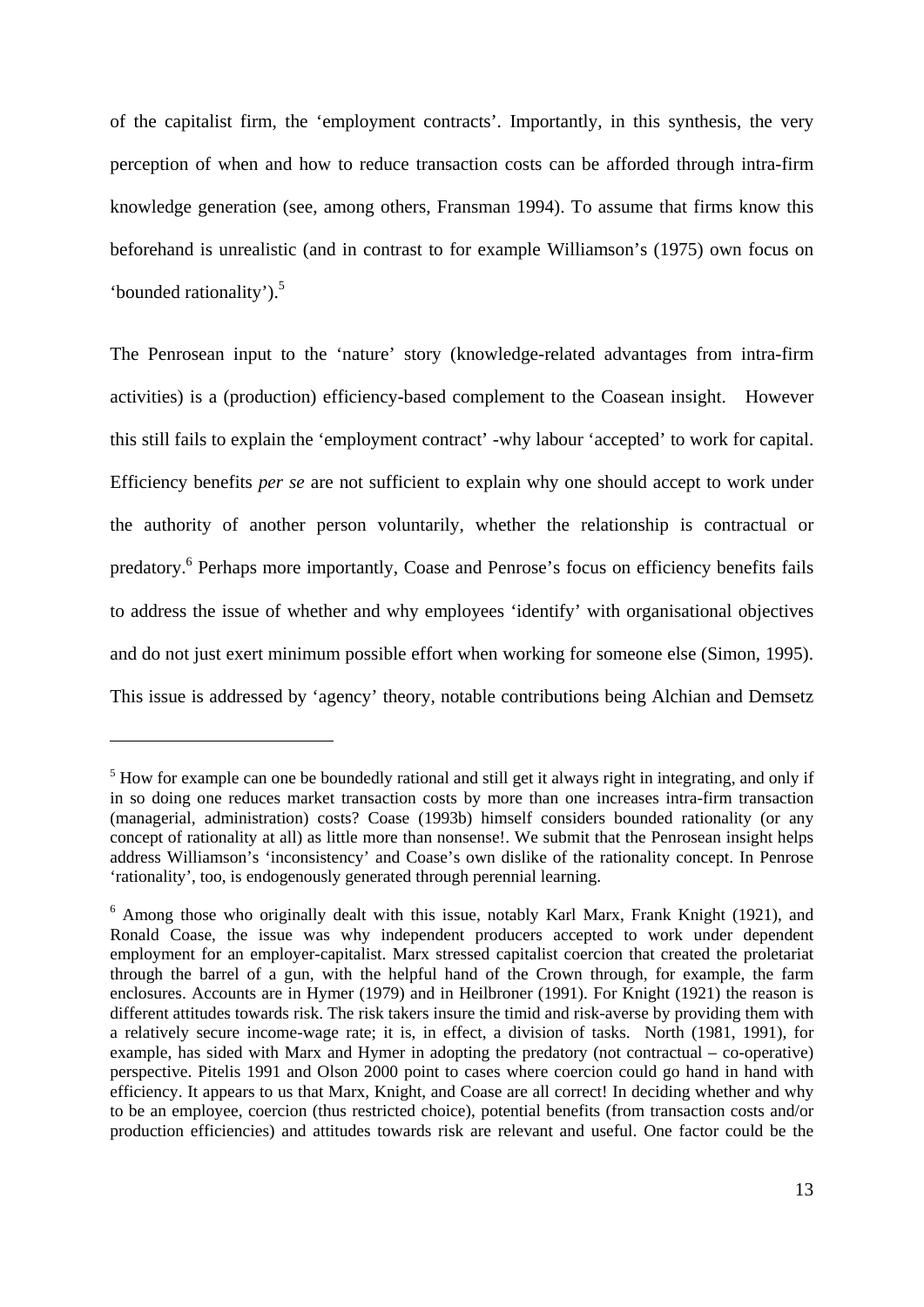(1972) and Jensen and Meckling (1976). The issue here is that whenever there exists a 'principal-agent' relationship, like for example employer-employee, or shareholder-manager, and when the interests of the two parties are not ex-ante fully aligned, agents may have discretion to pursue their own interests. When this is the case, it becomes important for principals to devise means for aligning the incentives of agents to their own. For Alchian and Demsetz, the question is applied to the very issue of obtaining the productivity benefits of the employment relationship and it is used for a conceptual justification of the need for private ownership and control of firms. They observe that in any team effort, shirking is likely to occur due to difficulties with measuring individual outputs. To ensure productivity is not thus prejudiced, there is needed a monitor of team-workers. However, the monitor needs to also be monitored. To avoid an infinite regress situation, it is best if the monitor is self monitored, by becoming a residual claimant of any surplus left after expenses to other members of the team, etc., are paid.

Alchian and Demsetz address one of the most important issues in political economy, that of extracting labour from labour power, or, more generally, that of transforming work potential to work (see Simon, 1995). It is part and parcel of a broader category of issues that relate to potentially differing objectives, interests, etc. of groups of people. The archetypical form is that of the Marxian notion of class struggle. In the context of the factory system, this takes the form of the capitalist employer being able to increase the rate of surplus value by intensifying work and/or by introducing labour saving technical progress (see Marglin 1974). Divergent interests within firms are also recognised in 'managerial theories of the firm' (see, e.g., Marris 1996). Here the concept of different objectives by managers and owners is coupled with the

superior ability-knowledge by one party in exploiting the benefits from specialisation, division of labour and teamwork (see Marglin 1974).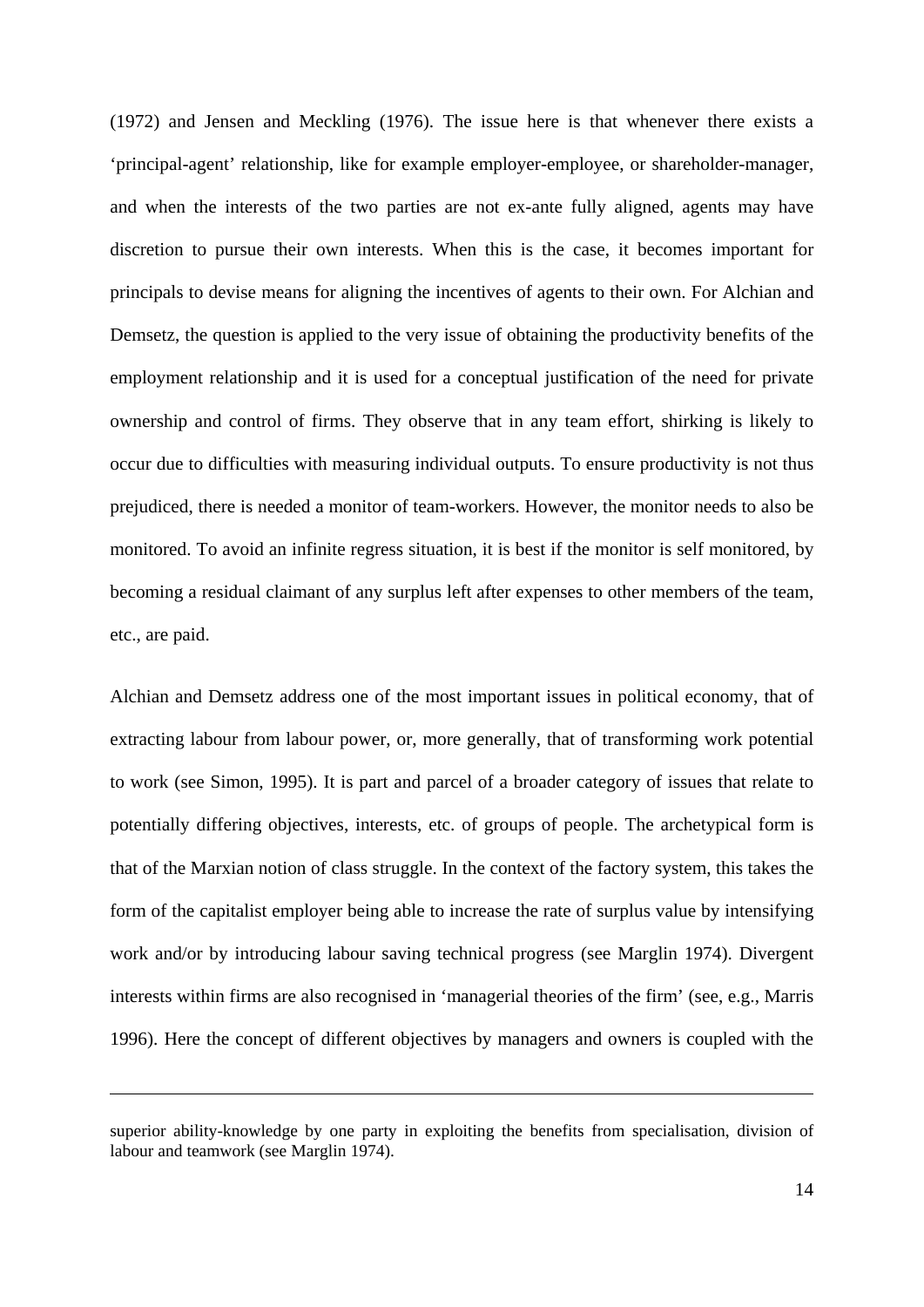idea of managerial control, to lead to non-profit maximizing objectives, for example the maximisation of sales revenue, growth etc.<sup>7</sup>

The objective of our apparent detour on (the employment) contract and 'conflict' in economic theory was to show the range of different views on the existence of conflict and means of conflict resolution. Concerning the last mentioned, Simon (1995) observes that the focus of 'agency' theory on financial incentives and monitoring misses a very significant part of the answer to the question why employees exert often significant effort to promote organisational (not personal) objectives. Indeed, BTF (and BTF alone) questions any notion of optimisation and the possibility that (the employment) contract can fully alleviate intra-firm conflict. In reviewing post-1963 developments in the theory of the firm Cyert and March (1992) welcomed the influence that their ideas had on subsequent theories but also pointed to some of their remaining limitations. In particular, 'agency theory' 'gives a much smaller weight to limited rationality, as opposed to conflict' (p. 221), and indeed, 'agency theory has become a branch of game theory, while retaining a traditional orientation to the asymmetry between "principal" and "agent"  $(p. 222)^8$ .

In all Cyert and March conclude that despite the influence of their work on subsequent theory, such theory has failed to address the problems they posed concerning limits to rationality and intra-firm conflict. The last mentioned, in particular, is not alleviated fully, either through (the employment) contract, or through incentive alignment, as described by 'agency theory'.

<sup>&</sup>lt;sup>7</sup> For development and applications of such ideas to wider economic issues see Coase (1960), Olson (1965, 2000), North (1981, 1990, 1991), Mueller (1989), Pitelis (1991)

<sup>&</sup>lt;sup>8</sup> Cyert and March also welcome what they see as a link between the idea of information limitations and the idea of conflict of interests in transaction cost economics and those of routine, search and selection in the evolutionary theory of Nelson and Winter (1982), considering these as instances where their original 'deviant concepts' have been incorporated within more mainstream modes of thinking (p.216).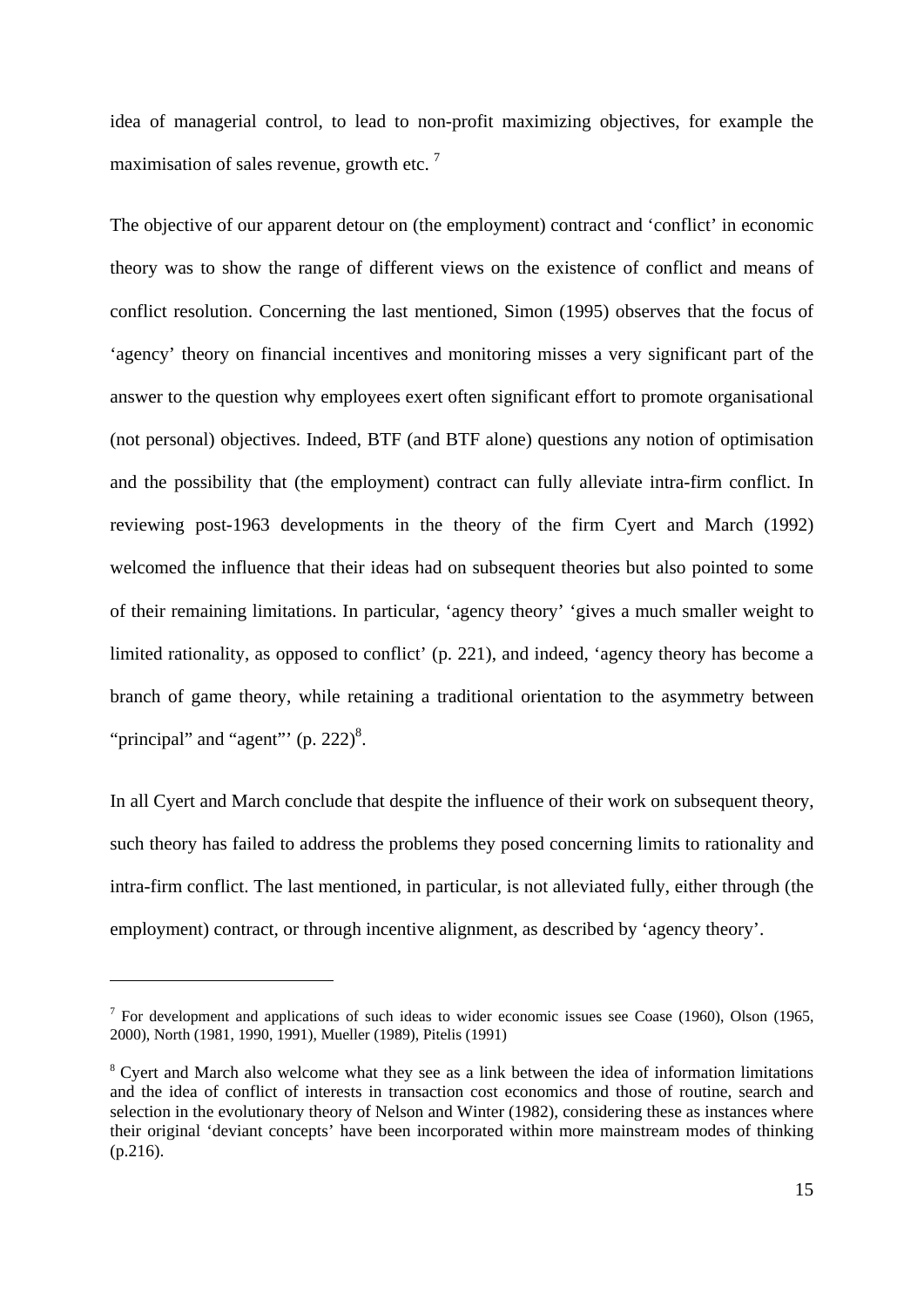All the above could not be further from Penrose, where intra-firm conflict is simply assumed away. Penrose's attempt to avoid the apparent circularity of the argument that success leads to growth and growth to success by focusing on firms that 'successfully grow' (p. 77). Presumably firms that have grown successfully have somehow been able to alleviate conflict and/or to leverage it productively. If so, this still begs the question as to whether and how this can be effected. While Penrose's focus on 'successful' firms avoids the problem of her needing to analyse this issue further for her own purposes, the issue itself is crucial and arguably needs to be addressed by any theory that claims to focus on the firm 'insides'. We pursue this challenge in the next section.

16 Despite the apparently dramatic difference between TGF and BTF, there are also important similarities. These include the intended focus on the firm 'insides', the conceptualisation of the firm as a dynamic actor that aims to shape the external environments, the concept of the external environments being an 'image' or perceived through as 'organisational filter', the idea and role of 'imperfect environmental matching' and 'productive opportunity'. For example, for Cyert and March "the modern firm has control of the market; it has discretion within the market; it sees the market through an organisational filter" (p.1) Moreover, the issue of firm 'discretion' motivates, in part, one of the three core concepts of BTF - that of 'imperfect environmental matching'. Discretion over the market implies an interaction between external and internal. The 'organization filter' is reminiscent of Penrose's 'image'. Together, the three amount to Penrose's 'productive opportunity'. However, by far the most obvious, relevant and useful similarity between TGF and BTF concerns the issue of 'slack' and 'excess resources' and their role of firm growth and innovation. 'Excess resources' and 'slack' are fundamental concepts in both theories, and idea that has gone surprisingly unnoticed in the literature. BTF and TGF also share the focus on learning. Learning is paramount in TGF for the generation of 'excess resources' (thus) 'slack', and conflict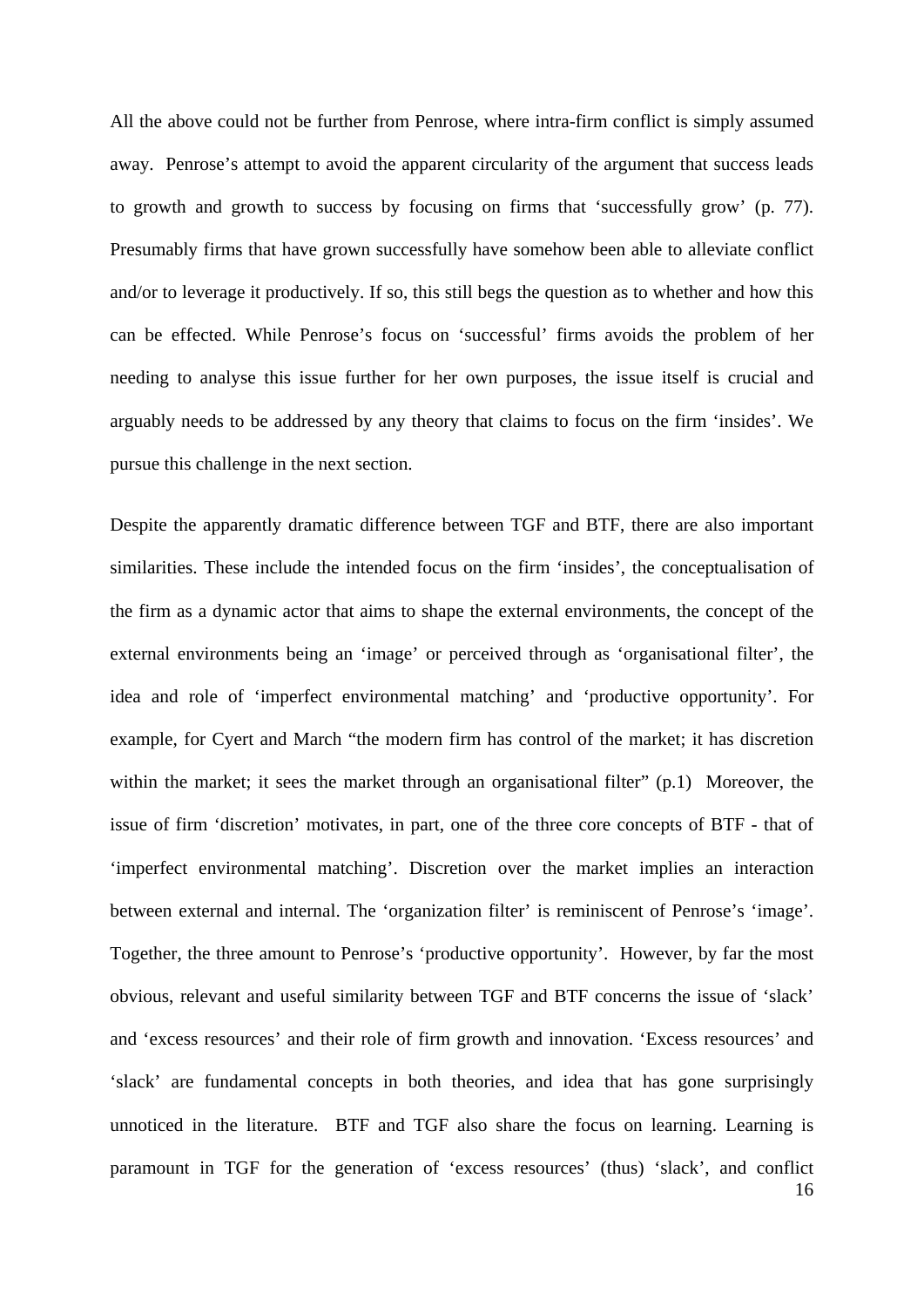resolution and/or innovation. This, we feel provides important potential for cross-fertilisation between the two theories, pursued in the next section.

#### **IV. BTF and TGF: Some Scope for Integration**

The total absence of intra-firm conflict in TGF is almost paradoxical, given, in particular, Penrose's implication to the managerialist literature (see for example Slater 1980). While TGF has little to do with the managerialists' claim that utility maximising managers strive for growth, one might, nevertheless, have expected that the issue of potentially divergent objectives might have received some attention. While Penrose might have needed to eschew from intra-firm conflict (which could well be a separate book), we feel that Penrose's analysis could be usefully enhanced by allowing intra-firm conflict to enter it.

Penrose's approach was to look at the outside environment through an organisational lens. She went on to posit a dynamic interaction between the internal and the external environment. The latter includes other firms, and Penrose went on to discuss the importance of oligopolistic interaction and inter-firm competition. In this sense, it is clearly in line with her own focus to look at intra-firm competition, too. As already discussed, this can take many forms and apply to many groups. Recognising this can help Penrose in various ways. First, it may provide an extra reason for thinking by entrepreneurs-management of how to address this problem – this of course is innovation-knowledge generation. Second, it helps explain-predict, at least partly, the direction and results of such thinking - innovation. An example is the idea that laboursaving technological progress, may be a result of entrepreneurial attempts to alleviate intrafirm conflict by reducing the size and power of labour. Last, but not least, intra-firm conflict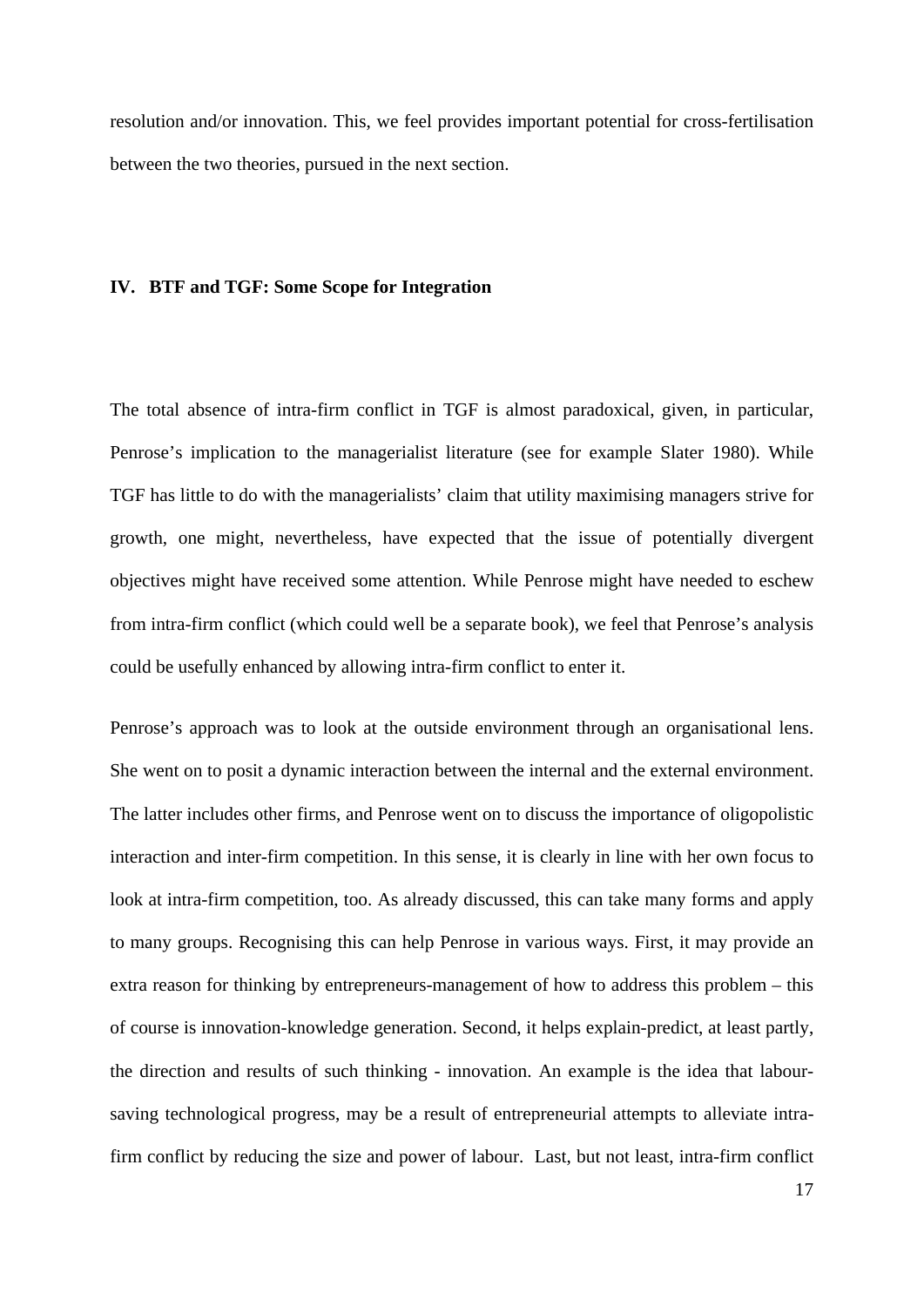may breed diversity of opinion which in turn may lead to creative tension, and thus be a source of new information and knowledge and productivity advantages (Pitelis 2002). Clearly, intra-firm conflict, could also have the opposite results; it may lead to non-compliant behaviour that could threaten a firm's performance, if not survival. In this context the question whether and how conflict resolution is effective and/or whether and how can conflict be leveraged to enable success, is of essence.

Importantly, the 'problemistic search' type of learning in BTF is the very reason used by Penrose to explain why there will be no limit to firm size, due to 'managerial diseconomies of scale'. The existence of such diseconomies is questioned by Penrose as she believes that managerial problemistic search will engender organisational solutions that would help firms keep long-term unit costs constant (see Penrose 1959, Pitelis 2002).

Crucial in the above context is the issue of 'organisational slack' and of 'excess resources'. Excess resources in TGF tend to automatically and fully be used for expansion. However, they could also be used to alleviate conflict. This is a type of problemistic search-related innovation. It lends support for the 'problemistic search' cum 'organisational slack' hypothesis of innovation in BTF. Indeed, as noted, both variants of innovation are present in TGF too. However, there are tensions that need to be resolved. Conflict alleviation requires informed, nurtured and effective 'agency', not just structure ('slack'). What motivates the use of 'slack' for conflict alleviation and innovation? In addition, under which circumstances will slack tend to lead to attempts to conflict resolution ('problemistic search') and under which to opportunity-led innovation. For BTF problemistic search induced innovation is more likely to be the outcome of short term problems while slack-induced innovation might be more prevalent for longer term decisions. Is this the only relevant distinction?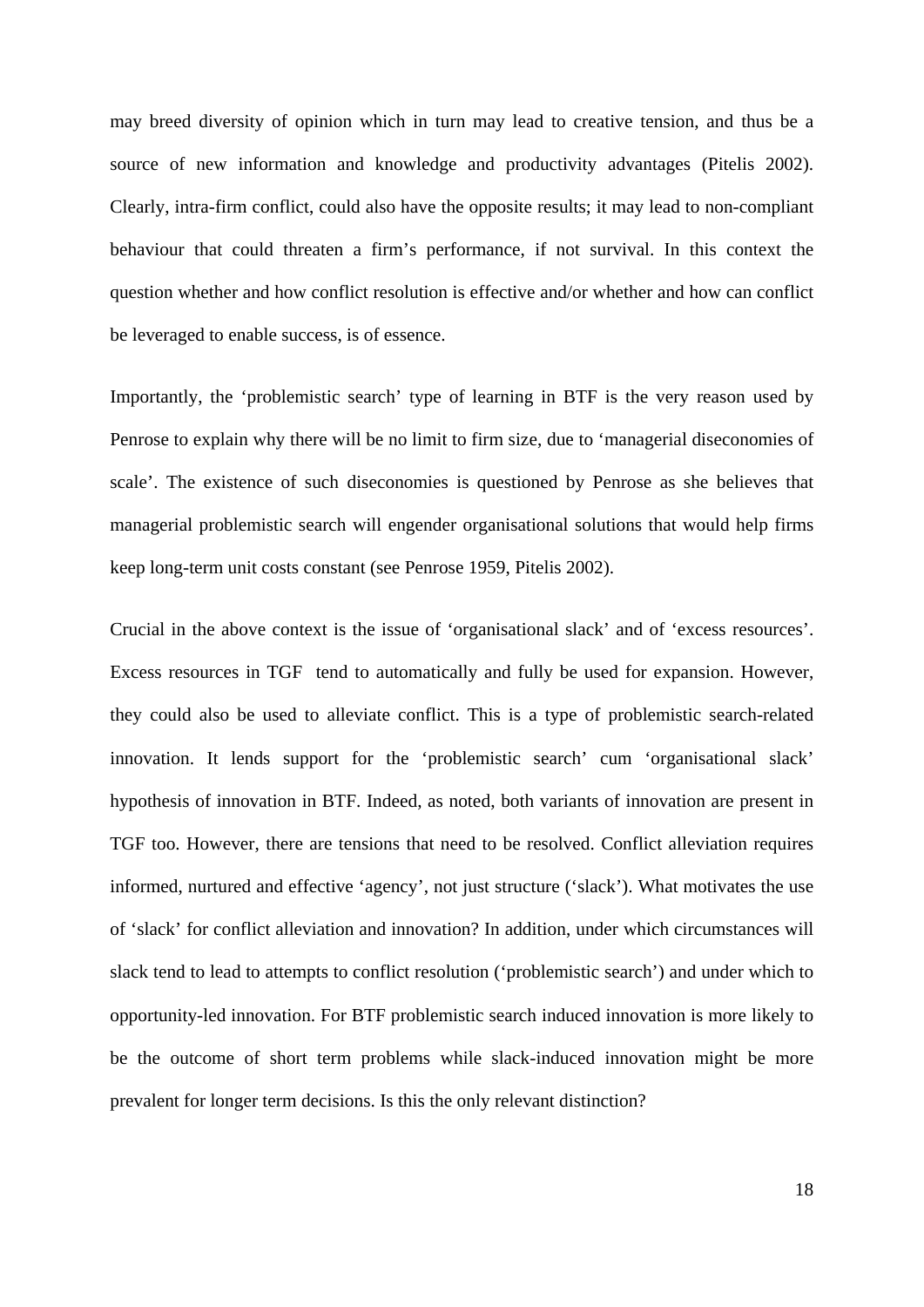In addition to the above, both BTF and especially TGF tend to underplay non-economic ways of conflict alleviation. For example, the recognition of intra-firm conflict questions efficiencyonly-based explanations of organisational change, including that of TGF. As for example argued by Marglin (1974), conflict may lead to a choice of technology that favours sectional interests, not necessarily organisational ones, for example labour saving technology and (as) labour control device, as well as other labour control devices. Such choices by management may in turn help intensify conflict. This may render crucial the role of non-economic factors that help establish shared morals and vision through; for example, leadership, ideology, legitimisation, shared vision, culture and enablement (see Simon (1995), Boddewyn (2003)).

There is little of that in BTF and TGF. In TGF, interest alignment appears to be in part exante present, but also affected ex-post through managerial leadership and its ability to implant its vision to other groups within the organisation. Whilst this may well be possible it is neither self-evident nor cost-free. For example, BTF asserts the opposite- that conflict is simply always there. This points to the need to discuss in more detail leadership, ideology, legitimization and the effecting of shared values, beliefs and common moralities in organisations.

Concerning the use of 'slack' for conflict alleviation, TGF can be of further import to BTF. While organisation 'slack' can be used in principle by management to alleviate conflict, this requires knowledge. In TGF this is endogenously generated within firms. It also requires motivation and effectiveness. In TGF motivation is established through the possibility of putting 'excess resources' to use at near zero marginal cost. While this is problematic in that it ignores the cost of managerial time itself, which can be high and the belief in TGF of the ability of management to implement change can be questioned, (as it requires a degree of power asymmetry between intra-firm groups, and also a degree of managerial competence),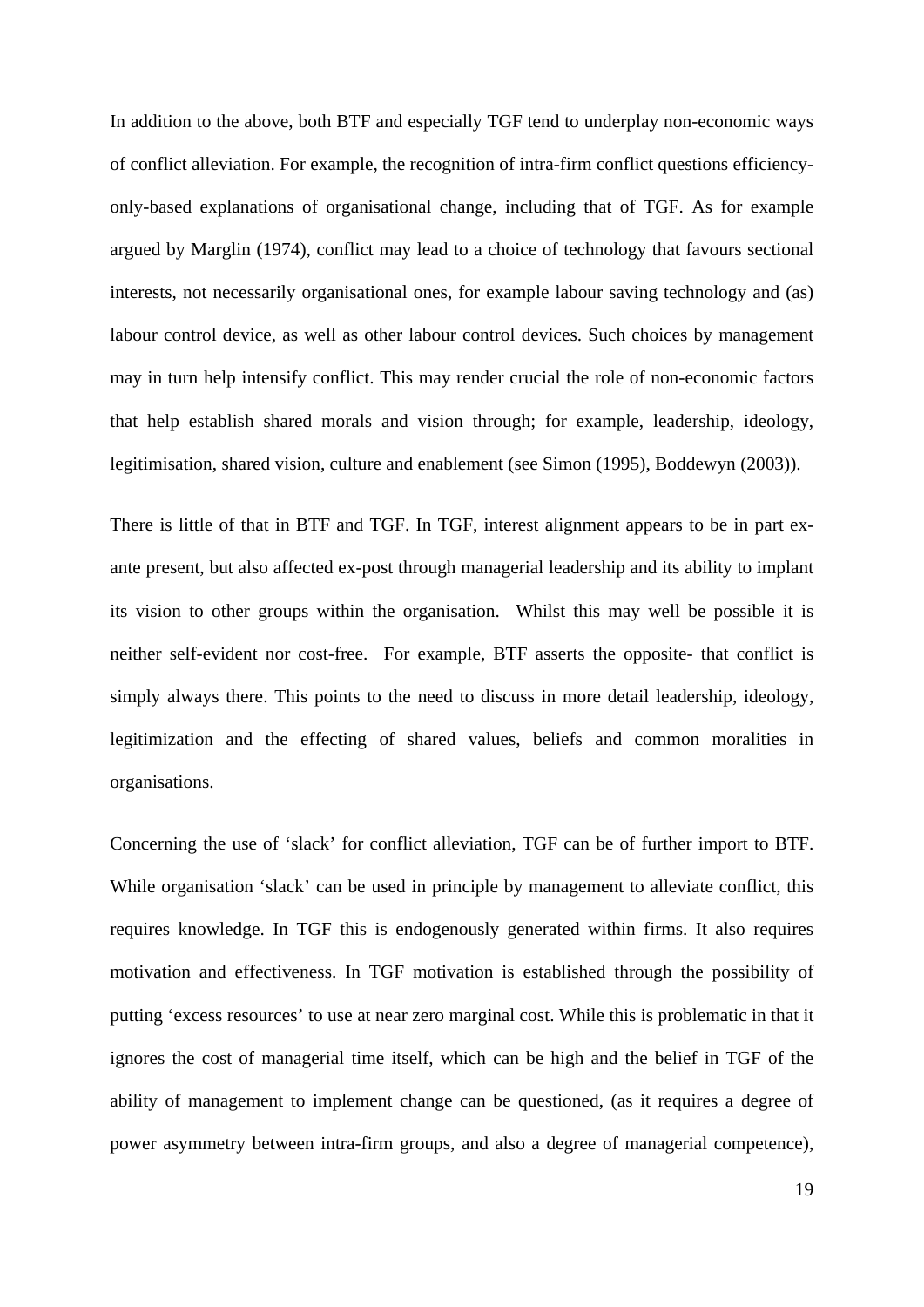both these are arguably plausible hypotheses to make (as well as being in line with, for example, Chandler's (1962) views). In this context, we feel that the importation of the above TGF concepts/assumptions to BFT can help bridge the two. In particular, it could be suggested that through the relentless pursuit of (endogenous) innovation and growth, productivity and efficiency, emergent 'organisational slack' can be used by management to alleviate conflict and drive innovation, as well as helping to establish shared vision, values and moralities.

This positive-sum approach to problem-conflict solution is closer to management theories such as the stakeholder and institutional approaches. It points to enabling employees (as opposed to control based "incentives")) as a managerial strategy for long term performance (Perrow 1986; Granovetter 1985; Powell and DiMaggio 1991; Clarkson 1998; Boddewyn 2003, Mahoney 2006), and even serves as a means of going beyond the 'constraint-plus enabling' perspective to a dialectic synthesis of the two. If so, conflict and contract are shaped, and both in turn shape, the relentless pursuit of productivity and innovation, which is itself driven by objective factors ('excess resources' and 'organisational slack' through knowledge generation) and subjective factors- agency (the pursuit of maximum feasible profit, power, recognition and the love of the game), by firms' management. Importantly, the very process of generating intra-firm knowledge can help management enhance its problemsolving capabilities. Managerial knowledge may serve as a means of going beyond 'contract' and conflict.

The above possibilities are supported by scholars such as Simon (1995), Selznick (1957) and others, but also work on the psychology of obedience, eg. Milgram (1963). For Simon 'agency' and transaction-costs-based theories ignore key organisational mechanisms such as authority, identification and coordination. Those are crucial in explaining why do employees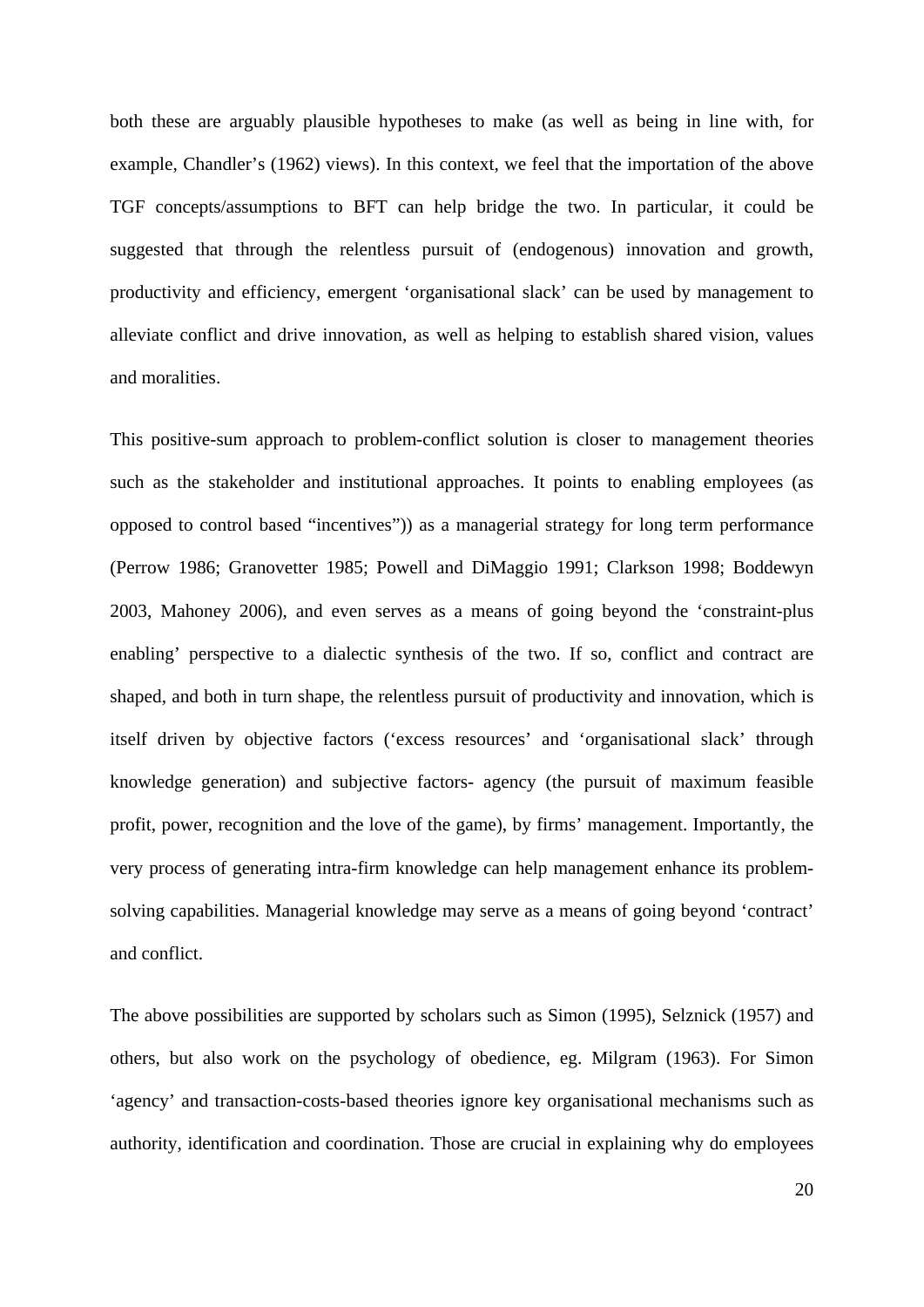so often exert themselves to satisfy organisational objectives, not what appears to be their self-interest. In his 'sociological interpretation' of Leadership and Organisation, Selznick (1957) observes that 'this process of becoming infused with value is part of what is mean by institutionalisation. As this occurs, *organization management* becomes *institutionalized leadership*' (1957, p. 138, original emphasis). Holmström (1998) too points to the variety of methods used by 'authority' to influence employee behaviour. For Loasby (1999), authority provides not only such inducements, but also a framework for problem identification and attempted solution, see Love (2000). Kogut and Zander (1993) see the provision of 'identity' as one of the major functions of firms. A substantial literature on 'trust' and 'social capital', both in economics and management, stress the role of trust in the building of social capital as a means of effecting common beliefs, norms and attitudes, see Organisation Science special issues 2001 and 2003 and also Dunning and Lundun (2006) for a recent extensive discussion. In addition, the pathbreaking work of Milgram (1963) and subsequent literature has emphasized the unexpected frequency of behaviour obedient to perceived legitimate authority, even when this behaviour involves breaking deeply held conducts of behaviours such as inflicting harm on others, see also Gross (1990) for critical analysis.

Crafting organisational, sociological, cognitive and psychological elements on our integration of TGF and BTF may help explain why and how management, when seen as a legitimate authority and 'hierarchy', can effect conflict alleviation and leverage human resources to enhance firm performance. This in turn will tend to engender excess resources and slack, which can be used in part to alleviate conflict, in part to motivate and enable them to put it to profitable use through endogenous innovation and growth.

To summarize, intra-firm knowledge generation can engender endogenous innovation and growth through the generation and leverage of 'excess resources'/ 'slack'. "Slack" may serve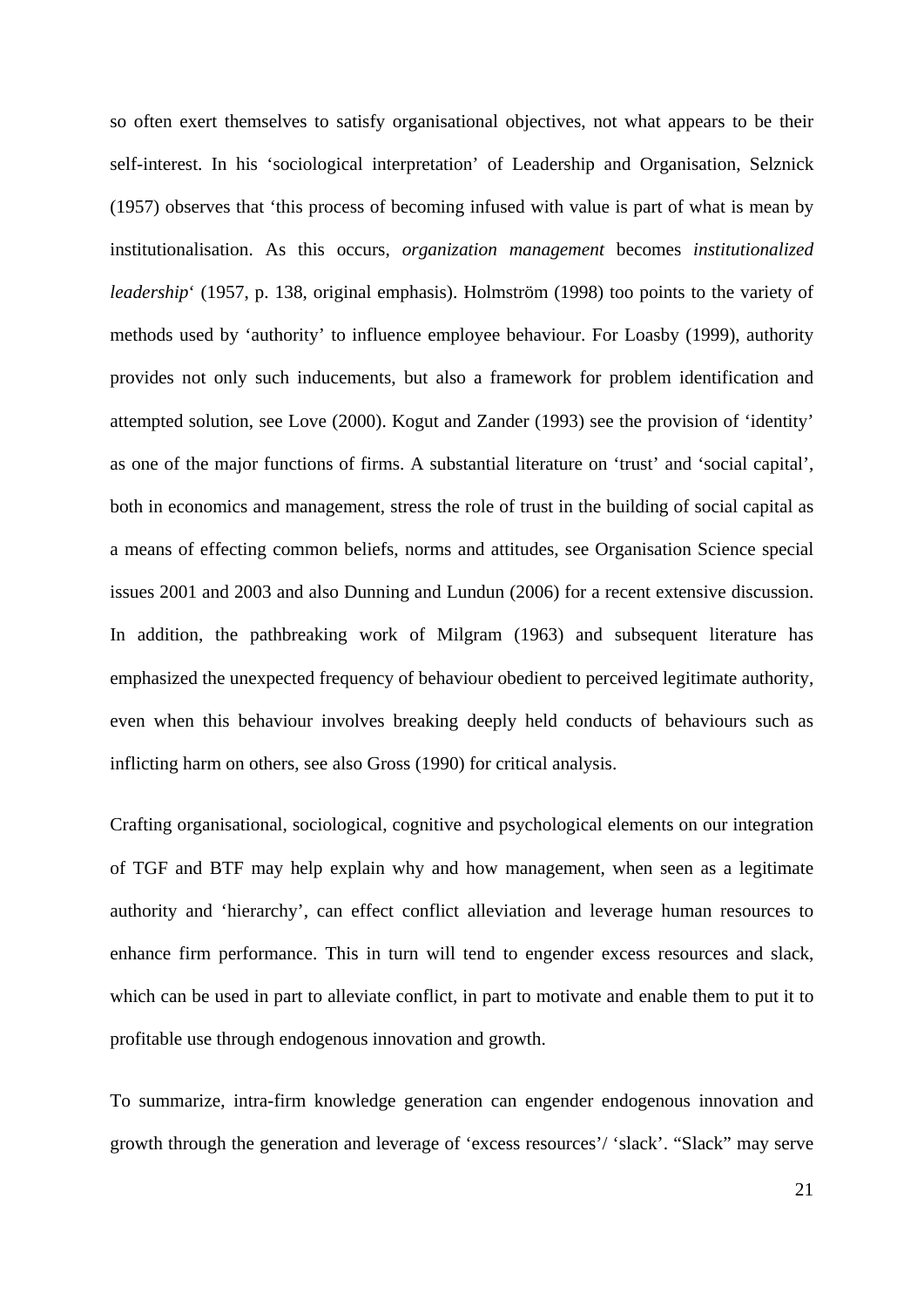as a means of conflict alleviation alongside monitoring, incentives and rewards, but also motivational and psychological reasons for obedient behaviour. Besides motivating endogenous growth and innovation, slack may also enable it, given resource availability. Firms will lead to undertake both problemistic search and slack-induced innovations. Intra firm knowledge generation will inform management as to why, whether and how to leverage excess resources is as to alleviate conflict, breed success and engender a virtuous cycle of endogenous growth and innovation.

#### **V. Extensions, Propositions,Implications, Limitations**

Despite differences in emphasis BTF and TGF agree that 'slack' can enable-motivate both 'problemistic search' and 'slack induced' innovation. Penrose's discussion of the Hercules Powder Company (Penrose, 1960), supports this. Penrose discusses how the diversification strategies of Hercules away from explosives, were motivated by, on the one head declining demand for explosives post-world-war-two and on the other, the development by the company of capabilities in organic chemistry with important applications in other lines of business. Moreover, work on decision making (eg Buchanan and O'Connell (2006)) supports the claim that managerial competence improves with experience and "learning by deciding". Hymer (1970) explains how large firms discover how to discover. Even on the issue of planning and implementing take-overs, *The Economist* (3/4/2006) maintains, "practice makes less imperfect". By 'learning by taking-over', "companies such as Cisco and General Electric … have demonstrated that it is possible to learn how to take over others". Similar considerations apply for the case of other firm strategies, to include contracting (see Mayer and Argyres' (2004) work) on 'excess resources' and growth supports the idea that excess resources, engender growth and improved performance, Beamish and Gertzen (2006). The work of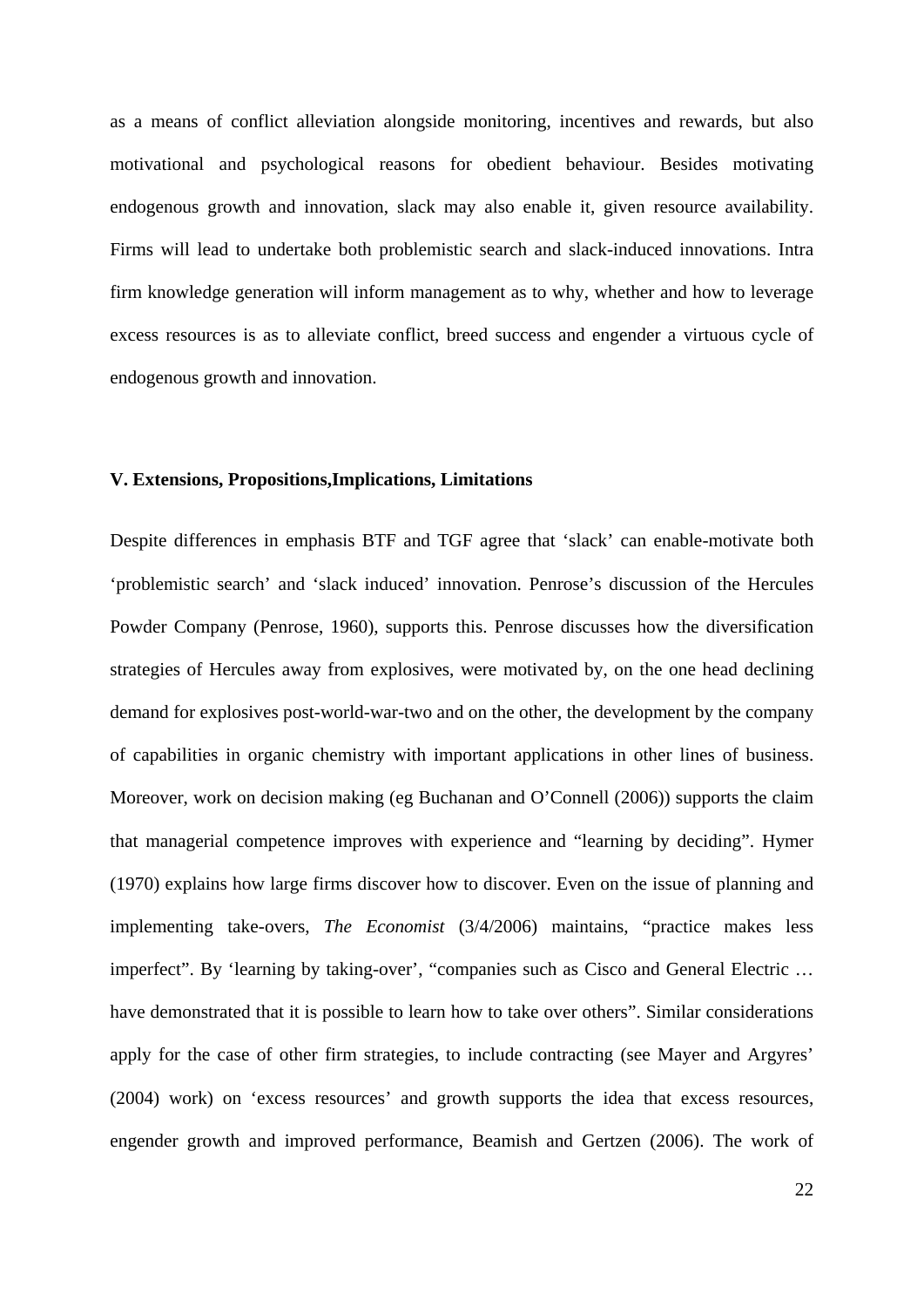Simon, Selznick and others shows how and why employees identify with corporate objectives. Psychological studies show that authority engenders obedience.

Less clear is whether and when will intra-firm conflict motivate innovation and if so which type. Also under which conditions will firms tend to use their excess resources in order to expand, and when they are instead likely to use them for other purposes. We submit that some answers to these important questions can be provided in part by focusing on the relationship between the nature of intra-firm conflict and the degree of inter-firm competition, as well as the link between 'productive opportunity' and firm performance. These two types of relationships draw on and extend the integrated views on BTF and TGF by refining and extending some of the ideas of the two theories. Starting with intra-firm conflict, this may be 'antagonistic' (like for example of the traditional Marxist class-struggle type), when two or more groups clearly feel that they have irreconcilable interests, or syn-agonistic, where the two parties may feel they have differences but within the context of an overall shared objective (like for example, top management and large shareowners). Clearly, in most real life cases the difference will be a matter of degree. However, our proposition is in line with Simon's (1995) claim that employees will tend to share more the overall corporate objective the nearer they are to the top. On the other hand, the degree of inter-firm competition can be high or low, depending for example on the strength of the "five forces of competition" (Porter, 1980). Using there as two dimensions there follows the following matrix.

#### [Insert figure 1 around here]

The unit of analysis here is a firm with 'excess resources'/slack that faces different types of intra-firm conflict and different degrees of inter-firm rivalry. In brief if intra-firm conflict is antagonistic and inter-firm rivalry is low, the firm is likely to focus the use of its slack resources to alleviate intra-firm conflict as this seems to be its major problem. If intra-firm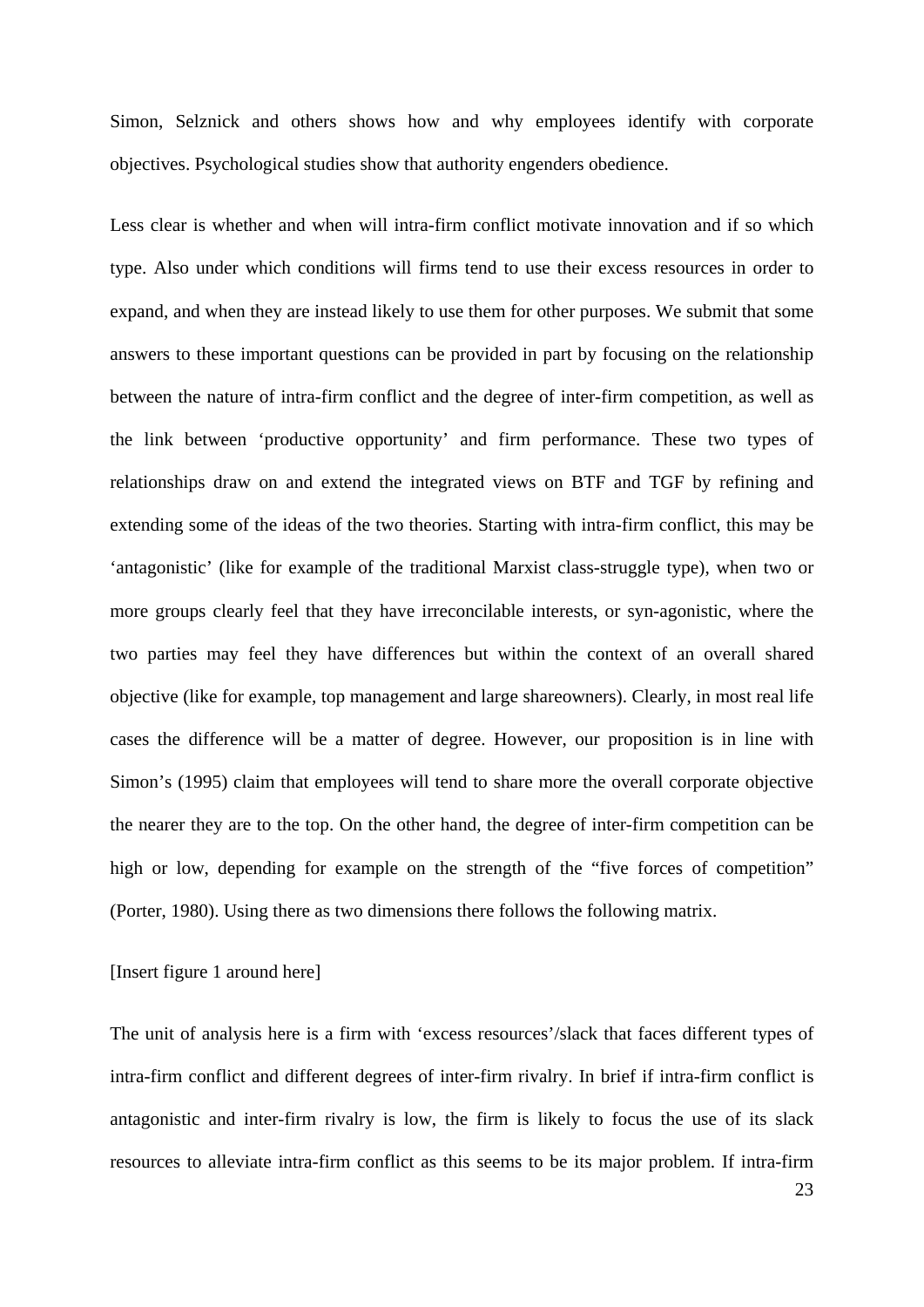conflict is syn-agonistic and inter-firm rivalry high, the firm is more likely to use its excess resources to produce innovations that keep it abreast of rivals, paying less attention to intrafirm relations. Syn-agonistic intra-firm relations alongside low competitive pressures, point to defensive innovations, aimed to protect the current situation and pre-empt potential rivalry. Finally, antagonistic intra-firm relations combined with intense inter-firm rivalry point to the need for the firm to kill three birds with one stone. This is likely to be difficult; it requires high managerial competence and resources and may lead to failure-exit.

While from the firms' point of view the cosier situation would be quadrant 1, it is arguable that for society at large the best quadrant will be 2. The policy implications are that, while both public policy and business policy, should strive for synagonistic intra-firm relations, public policy's objectives vis-à-vis inter-firm rivalry may differ from those of business. Public policy should seek to promote intense inter-firm competition and only allow temporary situations of low degree of rivalry, to allow firms to capture value from their innovations, thus maintain their incentive to innovate (Shumpeter, 1942 and Teece, 1986).

The use of existing performance (for example market share, given the focus on growth), alongside firms' 'productive opportunity' is also in line with and can be of use in refiningexpanding our integration of BTF and TGF. In Figure 2, extant performance, (market share) can be high or low, and the 'productive opportunity', 'bright' or dim. Depending on their combination, different possibilities follow. Quadrant 1 is the best case scenario for firms. Here bright 'productive opportunity' combined with high market share, thus 'excess resource=slack' would imply opportunity-related slack-induced innovation. High market share alongside dim prospects would point to defensive innovation to protect market power and discretional expenditures to alleviate intra-firm conflicts. Low market share with bright prospects would suggest a need to focus fully on growth, while low market share with dim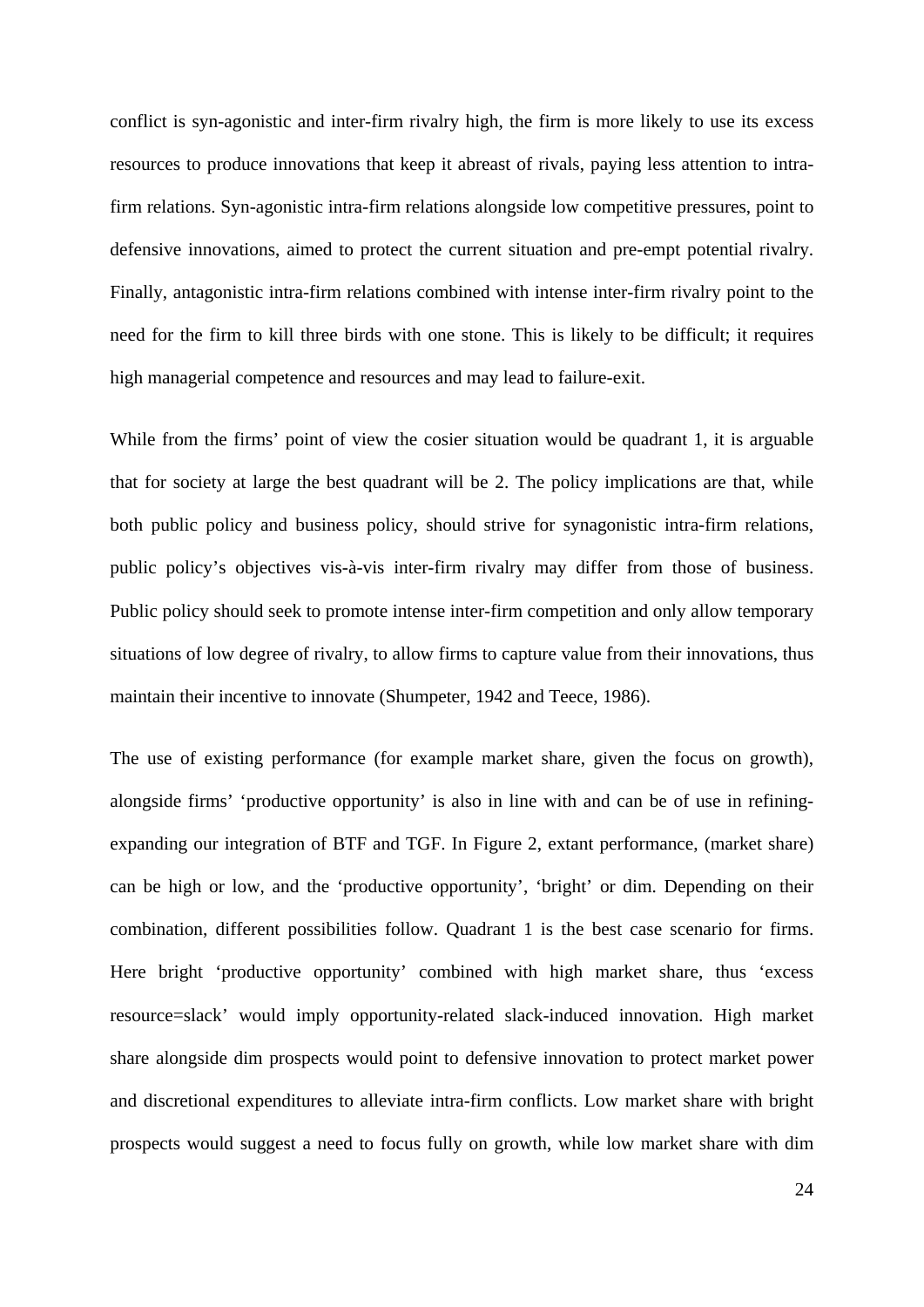prospects would point to the issue of possible exit-closure. As 'productive opportunity' is likely to be linked to the degree of maturity of the activity, with maturity implying more intense price-based competition (Teece, 1986), the degree of maturity of an activity can be usefully added to the short-term-long-term focus of Cyert and March.

#### [Figure 2 around here]

Our integration of BTF and TGF appears to be in line with the experiences of firms. For example, in the case of Hercules Powder Company, examined by Penrose (1960), problemrelated innovation and slack-induced innovation coexist, but in different types of activities. For example, declining demand for explosives in the mature (and post-war) explosive sector, induces problemistic search that involve the use of existing competencies in related activities. On the other hand, and simultaneously, the invention of the new chemical CMC lead to the search for new markets where the new chemical can be put into use. This search involves among others, one of the firms' most innovative market identification techniques, namely advertisement in the national press that describes the potentially useful properties of the new substance and asks the question "what do you see in CMC?"!

Similar considerations apply in the case of EMI, discussed, for example by Teece (1986), Bartlett (2005). At the very time that EMI was considering diversifying from a naturing business, to other activities, within the UK and abroad, the invention of the CT scanner, with its possible applications to the medical equipment sector, leads EMI to undertake foreign direct investment in the USA. Here the pursuit of risk diversification motivates the use of a special R&D department that works on technologies that could hopefully lead EMI out of a market sector (problemistic search), while its use of 'excess resources' for this purpose, result in an (almost accidental) invention, with applications in a potentially highly lucrative activity.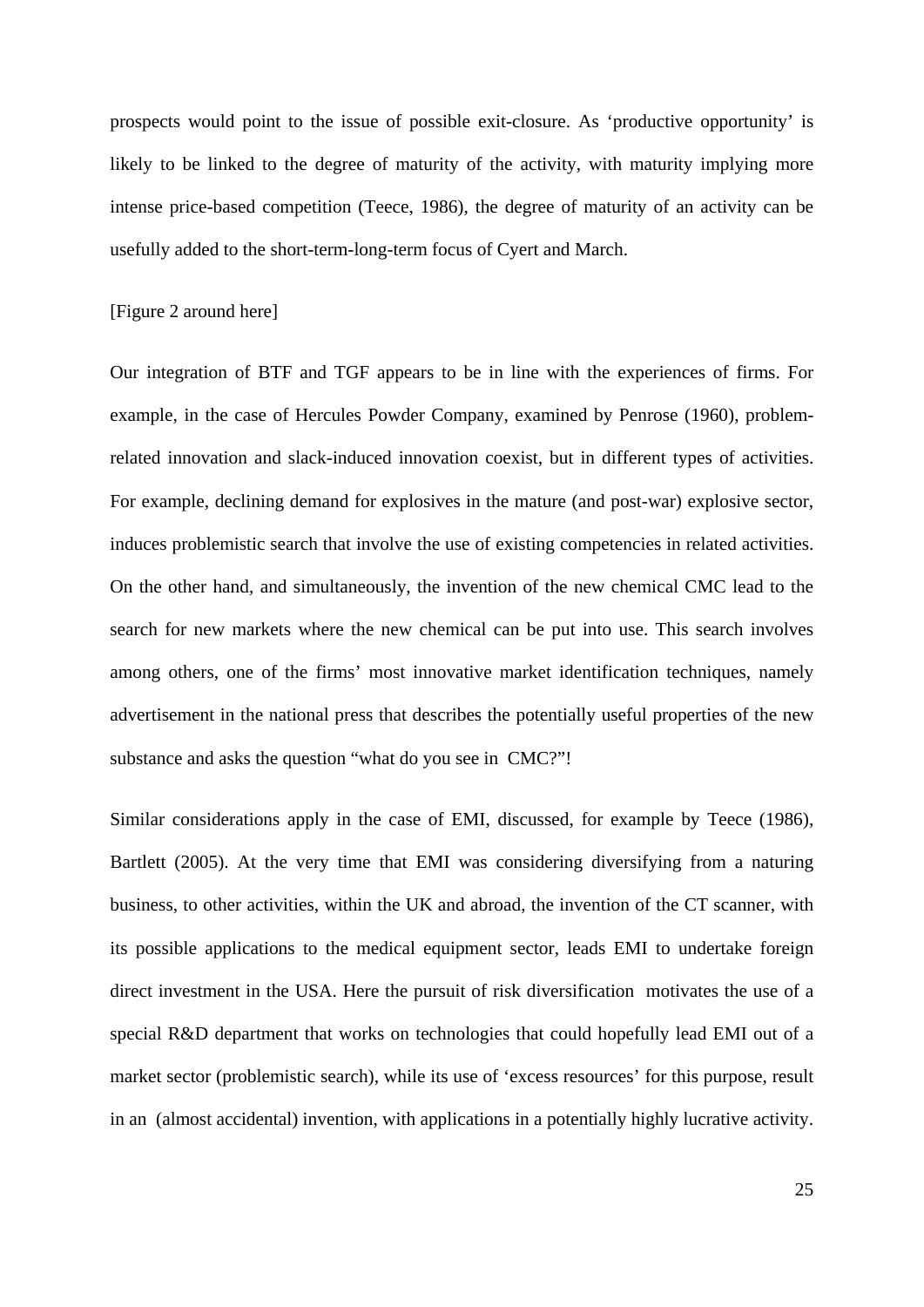While problemistic search underlies the original motivation, 'productive opportunity' engendered by the use of 'excess resources' leads to slack-induced innovation.

Firms with high market share but dim productive opportunity, like for example DeBeers, are widely accused of using slack to entrench existing market power positions. Small growing firms, often emphasize growth, consider for example Canon's and Komatsu's attempts to compete with Xerox and Katerpillar. Successfully growing small firms in such a context may face the potential trade-off between lack of resources and expanding their productive opportunity. A successful case example is Solarton, a high-tech UK electronic testing and measuring equipment firm, led in the early 1950s by John Bolton. Within six years Bolton has been able to increase the number of employees from 15 to 1500, by fostering growth through pioneering research into optical character recognition. This explosive growth through R & D required funding that eventually led to the sale of the company, for twenty times the initial investment, despite the 'failure' of Solarton to post any serious profits. It sold its 'productive opportunity' and successful growth records, and has subsequently been sold to a US firm for twice the original deal only two years later (see Heavens, 2006). Finally, firms that are characterised by dim productive opportunity and low market share, most likely to exit an industry (see Paraskevopoulos and Pitelis, 1995).

Support is favour of our intra-firm/inter-firm conflict matrix is more difficult to marshall-as the issue has not been addressed before, at least to our knowledge. However, our propositions seem to bode well with experiences from business history. For example, labour-saving innovations seem to follow intra-firm antagonistic relationships (see eg. Marglin, 1974). Privatisations are often motivated by the need to reduce the power of trades-unions and to shed 'surplus' labour. Firms facing intense inter-firm rivalry but with syn-agonistic intra-firm relationships, like Toyota, are major producers of radical opportunity-driven innovations.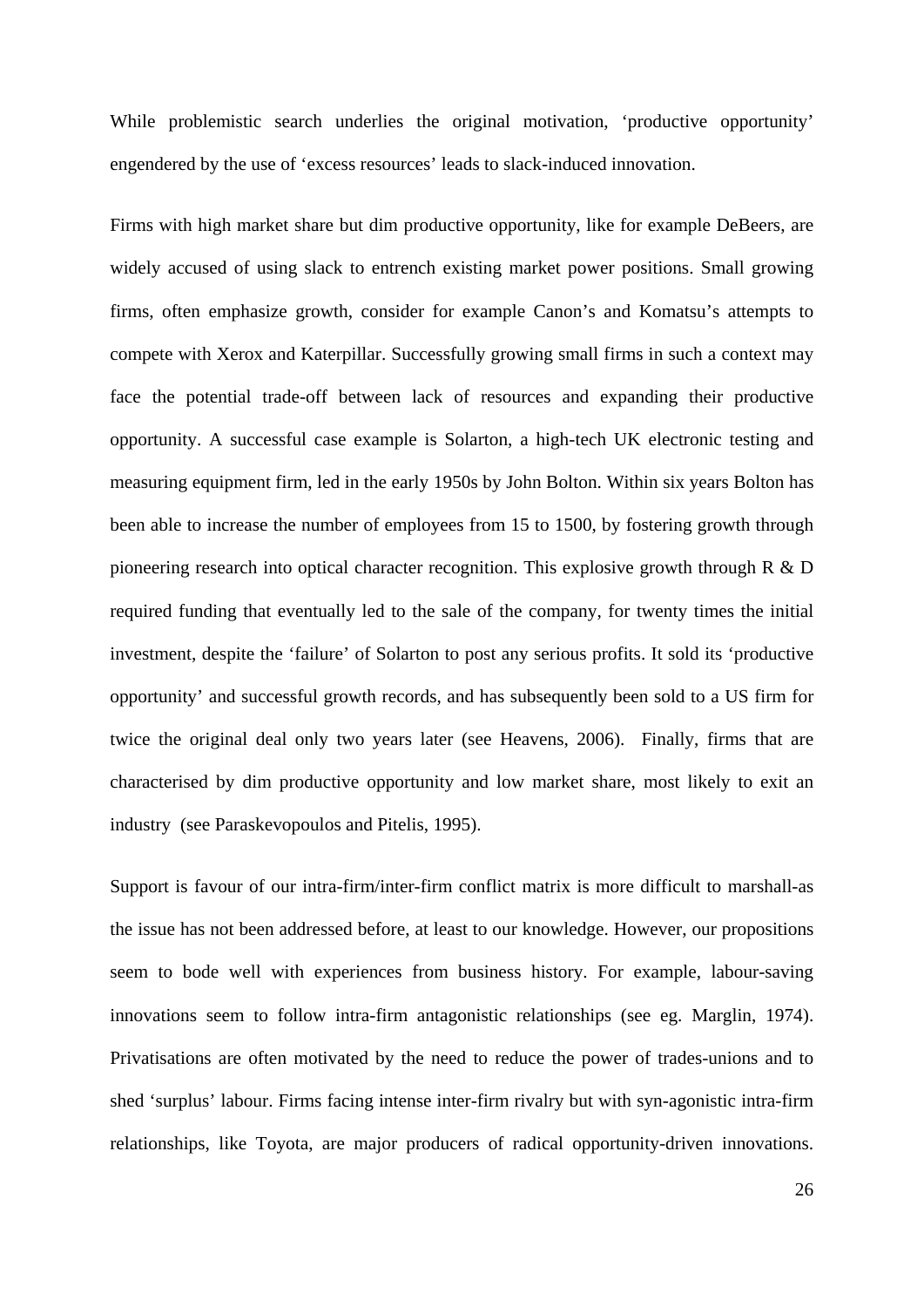Multinational firms that face antagonistic intra-firm relations, combined with intense rivalry, are often accused for choosing to relocate to other countries to avoid strong trade unions, while firms facing little inter-firm rivalry but potentially antagonistic intra-firm relations (a potential example being Airbus), are likely to use slack to alleviate intra-firm conflict. The difficulties encountered by firms facing intense intra-firm rivalry alongside antagonistic intrafirm relations are probably best exemplified through the experiences of various state-owned airline companies, for example, Alitalia, Olympic Airlines, etc. Invariably, the proposed strategy here is to privatise, restructure, focus, or exit from unprofitable routes altogether. An important consideration in such cases is that slack takes the form of 'excess labour' not 'excess cash'. When 'excess cash' is available, things are better, but not always easy. The recent cases of General Motors perhaps best exemplify the situation of a firm with high excess resources/slack in the form of cash trying to deal with antagonistic intra-firm relations, and intensifying inter-firm rivalry. As *The Economist* (8/4/2006) observes, the least of GM's current problems is to design and sell cars. Instead, the firm has to deal with a tough tradesunion, the United Auto Workers (UAW), and a now bankrupt parts supplier (Delphi), whose workers know that GM is "sitting on a vast – though shrinking – mountain of cash" (p.69). In this context, GM's main interest/bias/option? is to wrest concessions from the trades-unions, or go bust, while the trades-unions want GM to dip into its cash, but not file for bankruptcy. Here the eventual community of interest lies in GM not going bust. However, the existence of 'excess cash' in this case, makes conflict alleviation more difficult. In such circumstances, excess resources turn into a problem, not solution. The focus of GM is now on inta-firm conflict alleviation, and/through 'carrots' (attractive compensation package for employees agreeing to retire) , or 'sticks' (threat to file for bankruptcy). With simultaneously intensifying inter-firm rivalry, "fears grow that General Motors will go bust", while "management and unions are locked in a mournful embrace''(p.69).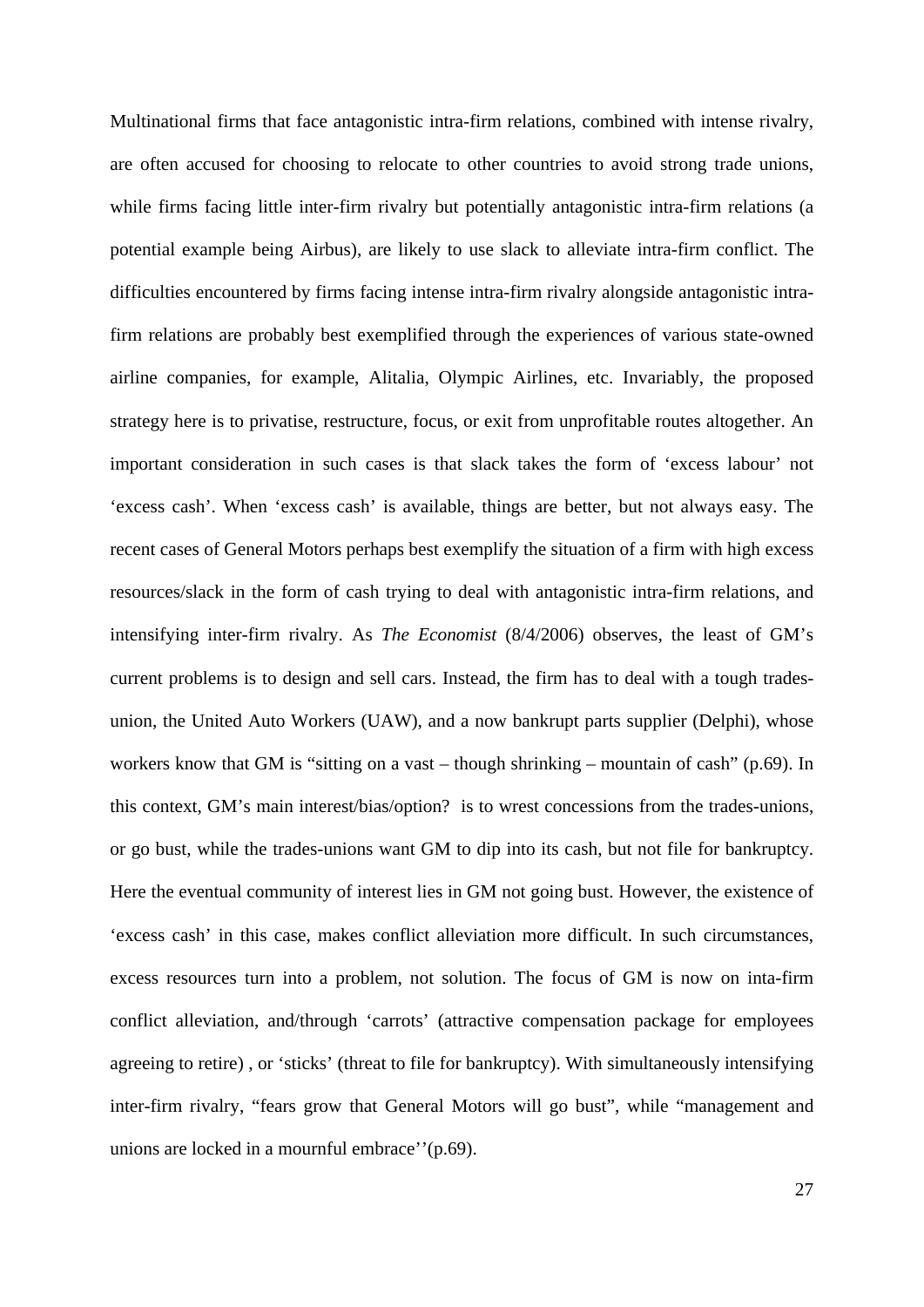A major limitation of our analysis concerns operationalisation. Concepts used in both theories, as well as the integration and our extension, like 'slack', 'excess resources', 'productive opportunity' etc. are hard to operationalise, see Williamson (1999). However, some progress has been made (see for example Mahoney (2005), Beamish and Gertzen, 2006). Moreover, such problems are not specific to the TGF and BTF. For example, for Cyert and March (1992), in transaction costs too

 "The flexibility of the definition of transaction costs tends to make the concept a more powerful tool for interpreting historical outcomes than for predicting future ones." (p. 221)

Such views may apply for BTF- and TGF-type concepts and arguments, yet this should not hinder their development and attempts to 'operationalisation', even when this serves more as a post-hoc explanation than for predictive purposes. On the other hand, 'operationalisation' can also help test some of the more predictive insights outlined above.

#### **VI. Summary and Conclusions**

The seminal contributions by Cyert and March and Penrose's TGF can help us identify and try to address critical issues concerning organisational change growth and performance. The apparently drastic differences between the two theories make the case for integration tempting and exciting. Examples include introducing conflict in the TGF, 'productive opportunity' in BTF, integrating the concept of 'excess resources' and 'organisational slack' of the two theories, using 'excess resources' and 'slack' to explain innovation and conflict alleviation, and intra-firm knowledge generation to explain enhanced managerial competence for conflict alleviation and the pursuit of more singular firm objective, like that of maximum long-term feasible profits, where feasibility also depends on the use of organisational 'slack' for coalition maintenance (i.e. organisational sustainability). The integrated outcome still begs a number of important issues to include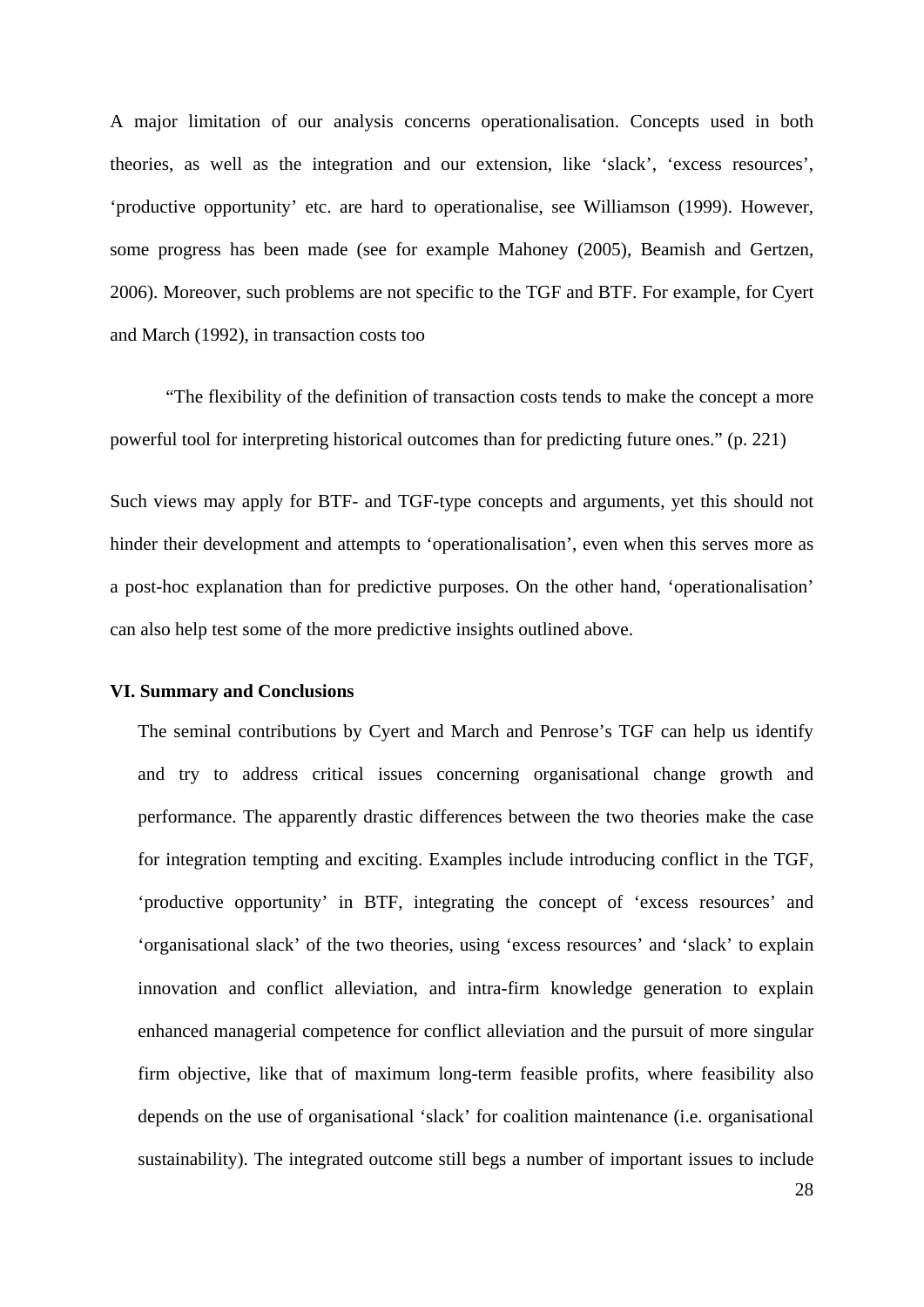the impact and role of conflict on the use of slack and innovation. We claimed that by distinguishing between the nature of intra-firm conflict and the degree of inter-firm rivalry we can derive interesting insights the abovementioned questions that go beyond the two theories and their integration. The same is true when we combine existing performance with 'productive opportunity'. Despite limitations, especially concerning 'operationalisation', but also because of them, our integration and extension appears to add useful insight concerning important issues on organisational growth and change. We intend to pursue this avenue for future research and hope to motivate others to do so. We feel strongly that a genuine integration and extension of behavioral and RB views is both feasible and importantly, essential for the development of a cross-disciplinary theory of the firm that bridges economics, organisational and other approaches to the theory of the firm.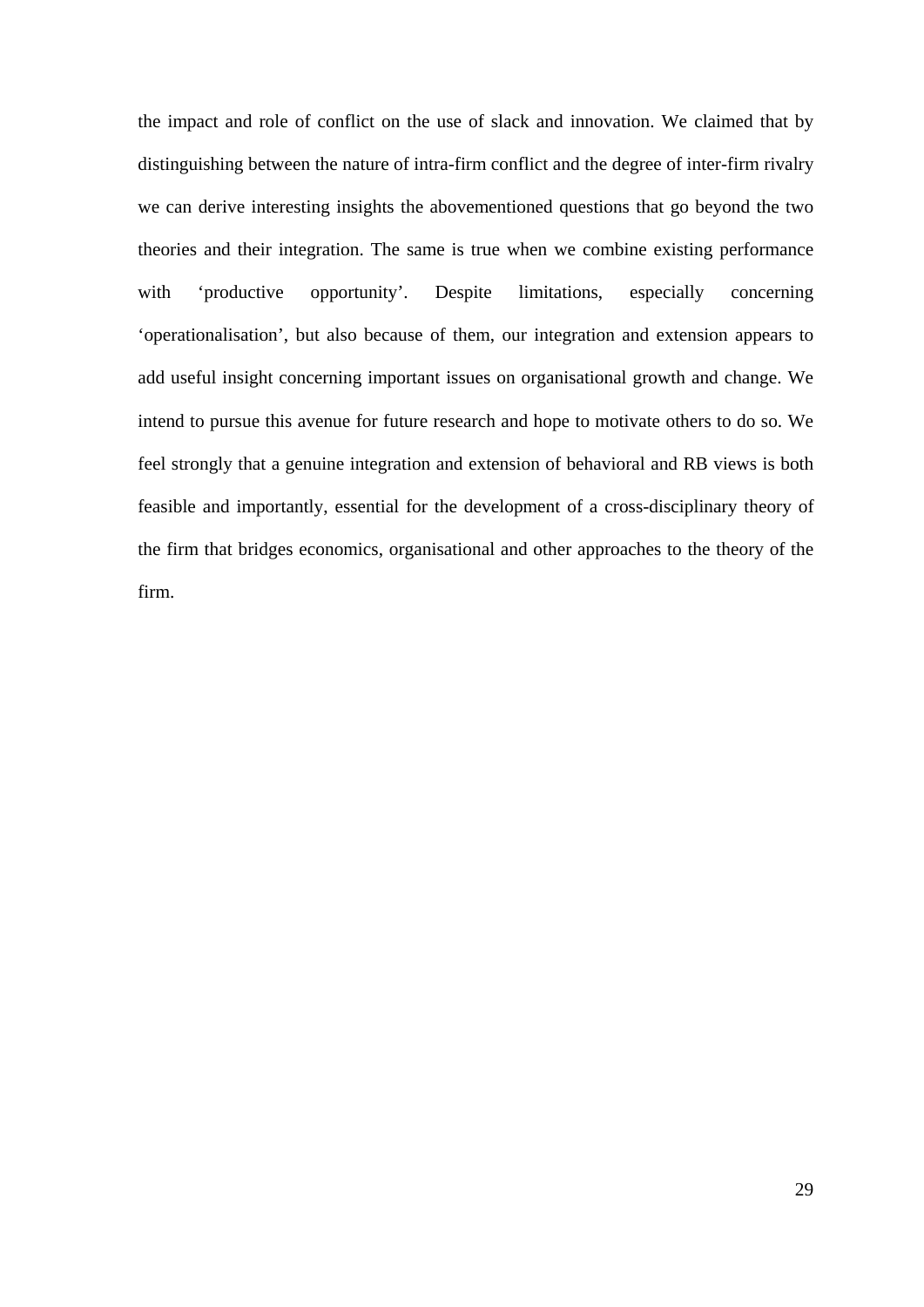#### **References**

Alchian, A, H. Demsetz. 1972. Production, Information Costs, and Economic Organization. *Amer. Econ. Rev*. **62** 777-795.

Augier, M., D. J. Teece. 2006. Strategic Management and Entrepreneurship: The Evolving Influence of Edith Penrose. *Man. Int. Rev*. Forthcoming.

Bartlett, C. A. 2005. EMI and the CT Scanner [A] and [B]. R.Grant, ed. *Contemporary Strategy Analysis*. 2nd ed. Blackwell Publishing, Oxford, 185-210.

Beamish, P. W., A Goerzen 2006. The Penrose effect: "Excess" expatriates in multinational enterprises. *Man. Int. Rev.* Forthcoming*.*

Boddewyn J. J. 2003. Understanding and Advancing the Concept of 'Nonmarket'. *Bus. & Society*. **42**(3) 297-327.

Buchanan, L., A. O'Connell. 2006. A Brief History of Decision Making. *Harvard Bus. Rev.* **84**(1) 32-41.

Chandler, A. D. 1962. *Strategy and structure: chapters in the history of the industrial enterprise*. MIT Press, Cambridge, MA.

Clarkson, M. B. E. 1998. Introduction. M. B. E. Clarkson, ed. *The Corporation and Its Stakeholders: Classic and Contemporary Readings*. University of Toronto Press, Toronto, 1- 9.

Coase, R. H. 1937. The nature of the firm. *Economica*. **4** 386-405.

Coase, R. H. 1960. The problem of social cost. *J. of Law and Econ.* **3**(1) 1-44.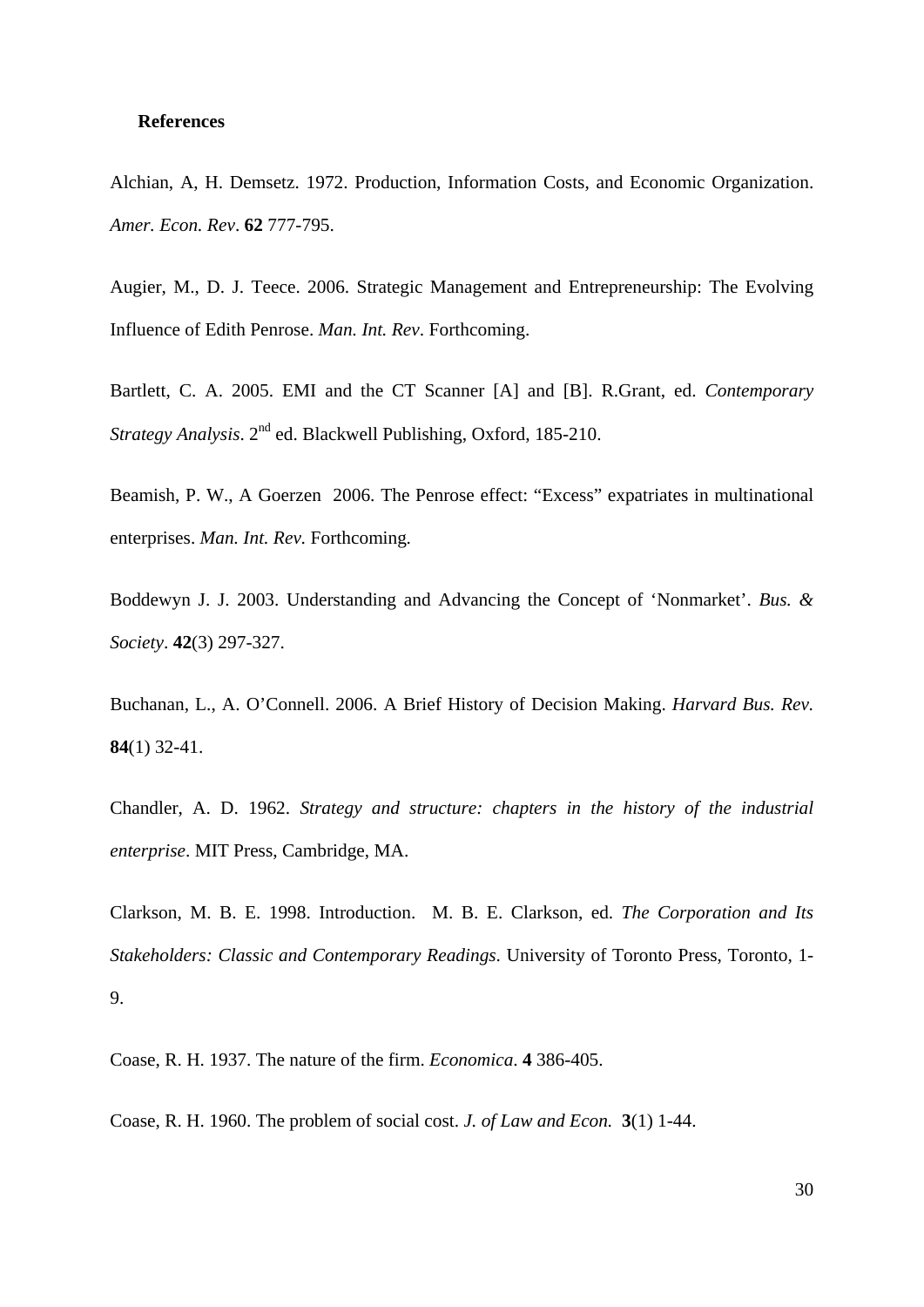Coase, R. H. 1993a. 1991 Nobel Lecture: The Institutional Structure of Production. O. E. Williamson and S G Winter, eds. *The Nature of the Firm*. Oxford University Press, Oxford.

Coase, R. H. 1993b. Coase on Posner on Coase. *J. of Inst. and Theoret. Econ.* **149** (1) 90-98.

Cyert, R. M., J. G. March. 1963/1992. *A Behavioral Theory of the Firm*. 2nd ed. Prentice Hall, Englewood Cliffs, NJ.

Dunning, J. H., S. Lundan. 2006. The MNE as a creator, fashioner and respondent to institutional change. *J. of internat. Bus. Studies* Special Issue on Institutions and International Business. Forthcoming.

Fransman, M. 1994. Information, knowledge, vision and theories of the firm. *Indust. and Corp. Change*. **3**(3) 713-57.

Granovetter, M. 1985. Economic Action and Social Structure: The Problem of Embeddedness. *Amer. J. of Sociology*, **91**(11) 481-510.

Gavetti, G., D. A. Levinthal. 2004. The Strategy Field from the Perspective of Management Science: Divergent Strands and Possible Integration. *Man. Sc.* **50**(10) 1309-1318.

Gross, R. D. 1990. *Key Studies in Psychology*. Hodder & Stoughton, London, 126-129.

Heavens, S. et al. 2006. *Advanced Management Programmes International:* 

*a case study.* Forthcoming.

Heilbroner, R. 1991. *The Worldly Philosophers*. 6<sup>th</sup> ed. Penguin Books, London.

Holmstrom, B. 1999. The Firm as a Subeconomy. *J. of Law, Econom. and Organization.* **15** 74-102.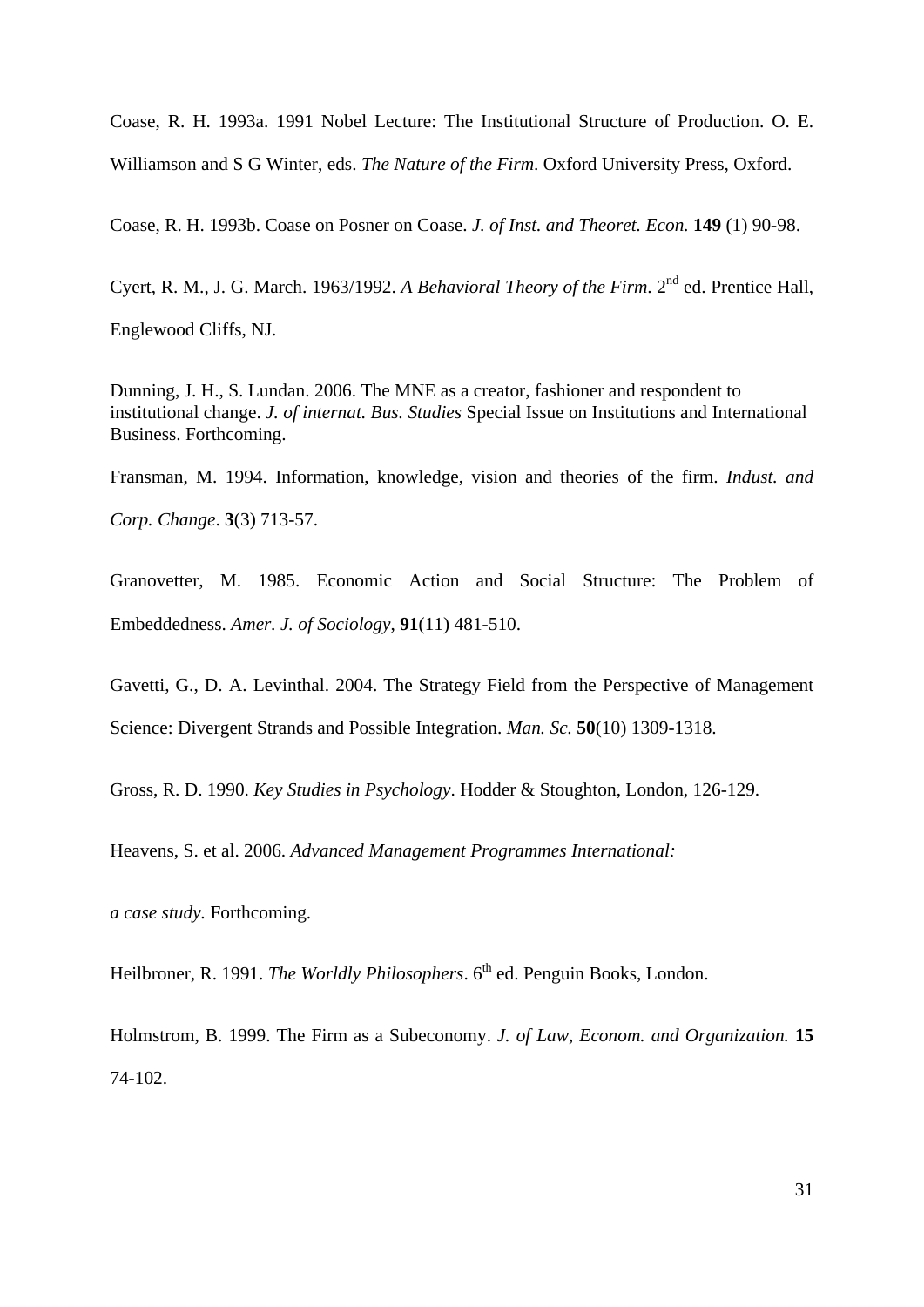Hymer, S. H. 1970. The Efficiency (Contradictions) of Multinational Corporations. *Amer. Econom. Rev*. Papers and Proceedings **60**(2) 441-448.

Hymer, S. H. 1979. The Multinational Corporation and the Law of Uneven Development. R. B. Cohen *et al*, eds. *The Multinational Corporation.* Cambridge University Press, Cambridge, 54-74.

Jensen, M. C., W. Meckling. 1976. Theory of the Firm: Managerial Behaviour, Agency Costs and Ownership Structure. *J of Fin. Econom*. **3** 304-60.

Kogut, B., U. Zander. 1993. Knowledge of the Firm and the Evolutionary Theory of the Multinational Corporation. *J. of Internat. Bus. Stud.* **24**(4) 625-645.

Knight, F. H. 1921. *Risk, uncertainty and profit*. Houghton Mifflin, Boston.

Kor, Y. Y., J. T. Mahoney. 2000. Edith Penrose's (1959) contributions to the resource-based view of strategic management. *J. of Manag. Stud.* **37** (1) 183-191.

Kor, Y. Y., J.T. Mahoney. 2004. Penrose's resource-based approach: The process and product of research activity. *J. of Manag. Stud.* **41** (1) 109-139.

Loasby, B. J. 1999. The significance of Penrose's theory for the development of economics. *Contributions to Political Economy* **18** 31-46.

Mahoney, J. T. 2005. *Economic Foundations of Strategy*. SAGE Publications, London and New York.

Mahoney, J. T. 2006. Towards a Stakeholder Theory of Strategic Management. Forthcoming.

Marris, R. 1996. Managerial theories of the firm. M. Warner et al. *International Encyclopaedia of Business and Management*. Routledge, London, 317-25.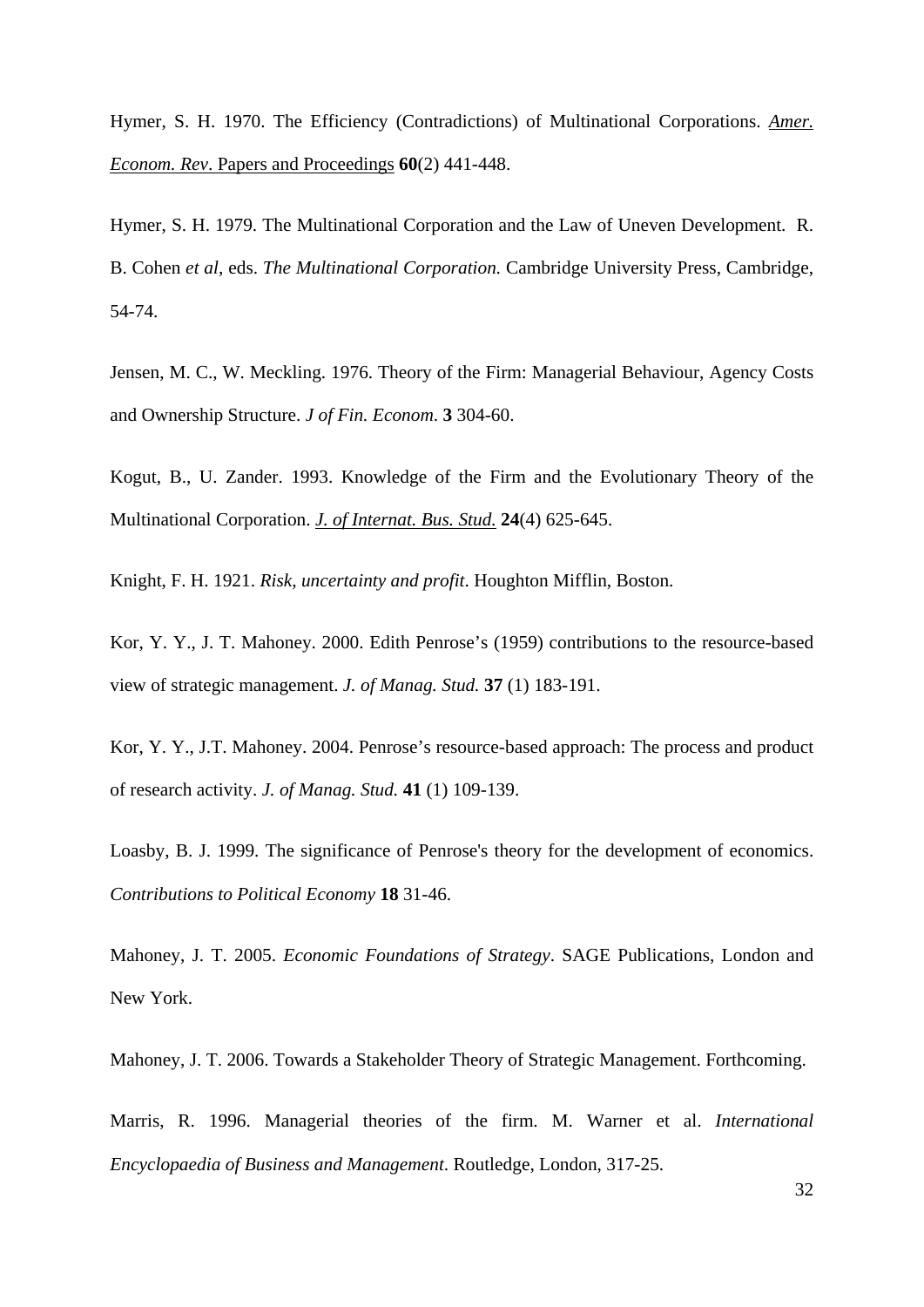Marglin, S. 1974. What do bosses do? The origins and functions of hierarchy in capitalist production. *Rev. of Radic. Polit. Econom.* **6** 60-112.

Mayer, K. J., N. S. Argyres. 2004. Learning to Contract: Evidence from the Personal Computer Industry. *Organ. Sci.* **15**(4) 394-410.

Milgram, S. 1963. Behavioural study of obedience. *J. of Abnormal and Soc. Psych.* **67** 371-8 (in R. D. Gross ed. *Key Studies in Psychology.* Hodder & Stoughton, London, 116-129).

Mueller, D.C. 1989. *Public Choice II. A Revised Edition of Public Choice.* Cambridge University Press, Cambridge.

Nelson, R., S. Winter. 1982. *An Evolutionary Theory of Economic Change.* Harvard University Press, Cambridge MA.

North, D. C. 1981. *Structure and Change in Economic History*. Norton, London & New York.

North, D. C. 1990 *Institutions, Institutional Change and Economic Performance*. Cambridge University Press, Cambridge.

North, D. C. 1991. Institutions. *J. of Econ. Perspectives.* **5**(1) 97-112.

Olson, M. 1965. *The Logic of Collective Action: Public Goods and the Theory of Groups.*  Harvard University Press, Cambridge, MA.

Olson, M. 2000. *Power and Prosperity: Outgrowing Communist and Capitalist Dictatorships*. Oxford University Press, Oxford.

Paraskevopoulos, D., C. Pitelis. 1995. An econometric analysis of the determinants of capacity expansion investment in the West European chemical industry. *Manag. and Decision Econom.* **16** 619-632.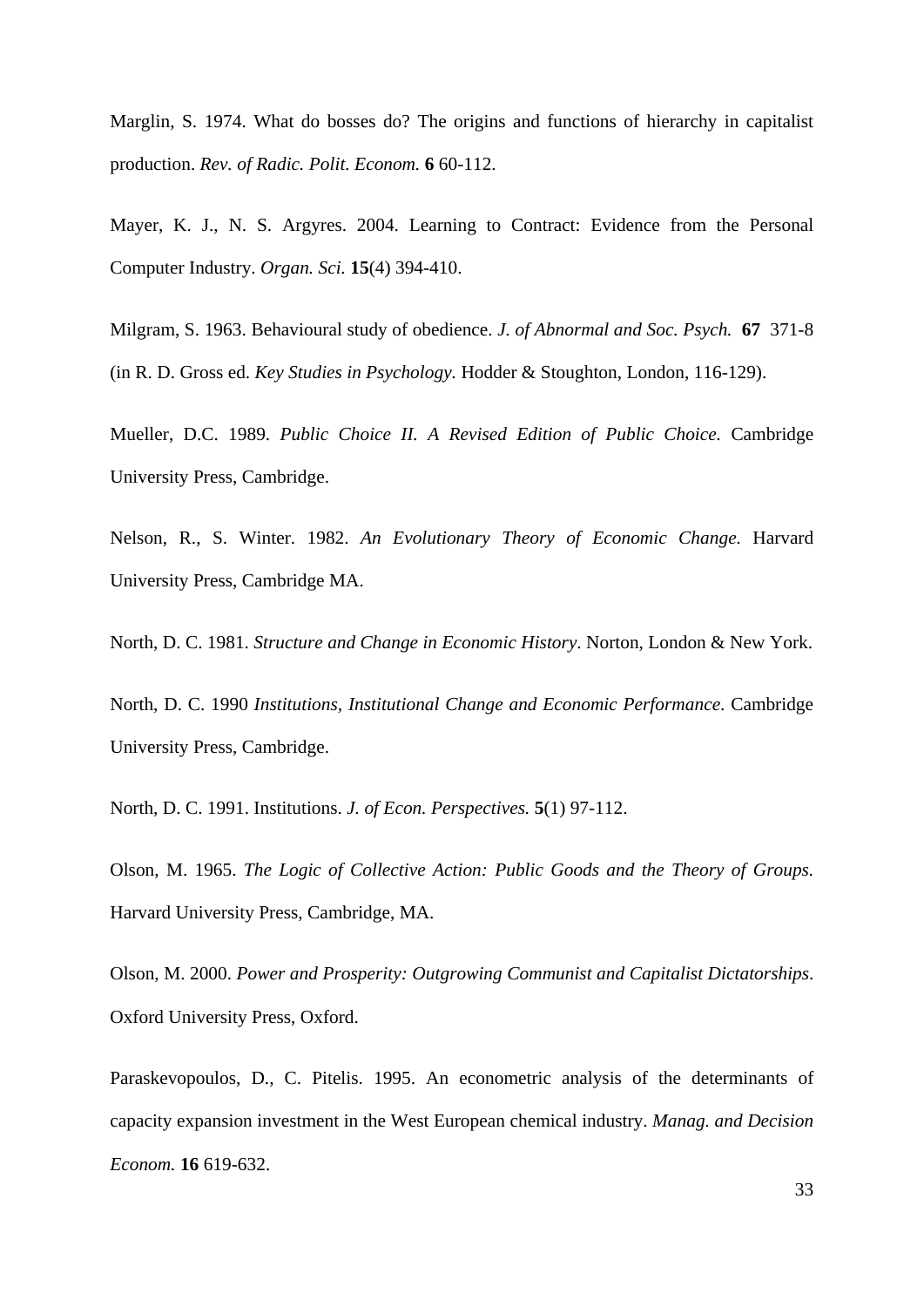Penrose, E. T. 1959/1995. *The Theory of the Growth of the Firm*. 3rd ed. Oxford University Press, Oxford.

Penrose, E. T. 1960. The Growth of the Firm, A Case Study: The Hercules Powder Company, *Bus. Hist. Rev*. **34** 1-23.

Perrow, C. 1986. *Complex Organizations*. McGraw-Hill, New York.

Pitelis, C. N. 1991. *Market and Non-Market Hierarchies: Theory of Institutional Failure*. Blackwell Publishing, Oxford.

Pitelis, C. N., M. Wahl. 1998. Edith Penrose: Pioneer of Stakeholder Theory. *Long Range Planning*. **31**(2) 252-261.

Pitelis, C. N., ed. 2002. *The Growth of the Firm - The Legacy of Edith Penrose.* Oxford University Press, Oxford.

Pitelis, C. N. 2004a. Edith Penrose and the Resource-based View of (International) Business Strategy. *Internat. Bus. Rev.* **13**(4) 523-532.

Pitelis, C. N. 2004b. (Corporate) Governance, (Shareholder) Value and (Sustainable) Economic Performance. *Corp. Govern.: An Internat. Rev.* **12**(2) 210-223.

Porter, M. E. 1980. *Competitive strategy: techniques for analyzing industries and competitors.* The Free Press, New York.

Powell, W. W., P. J. DiMaggio, eds. 1991. *The New Institutionalism in Organization Anal*ysis. University of Chicago Press, Chicago, IL.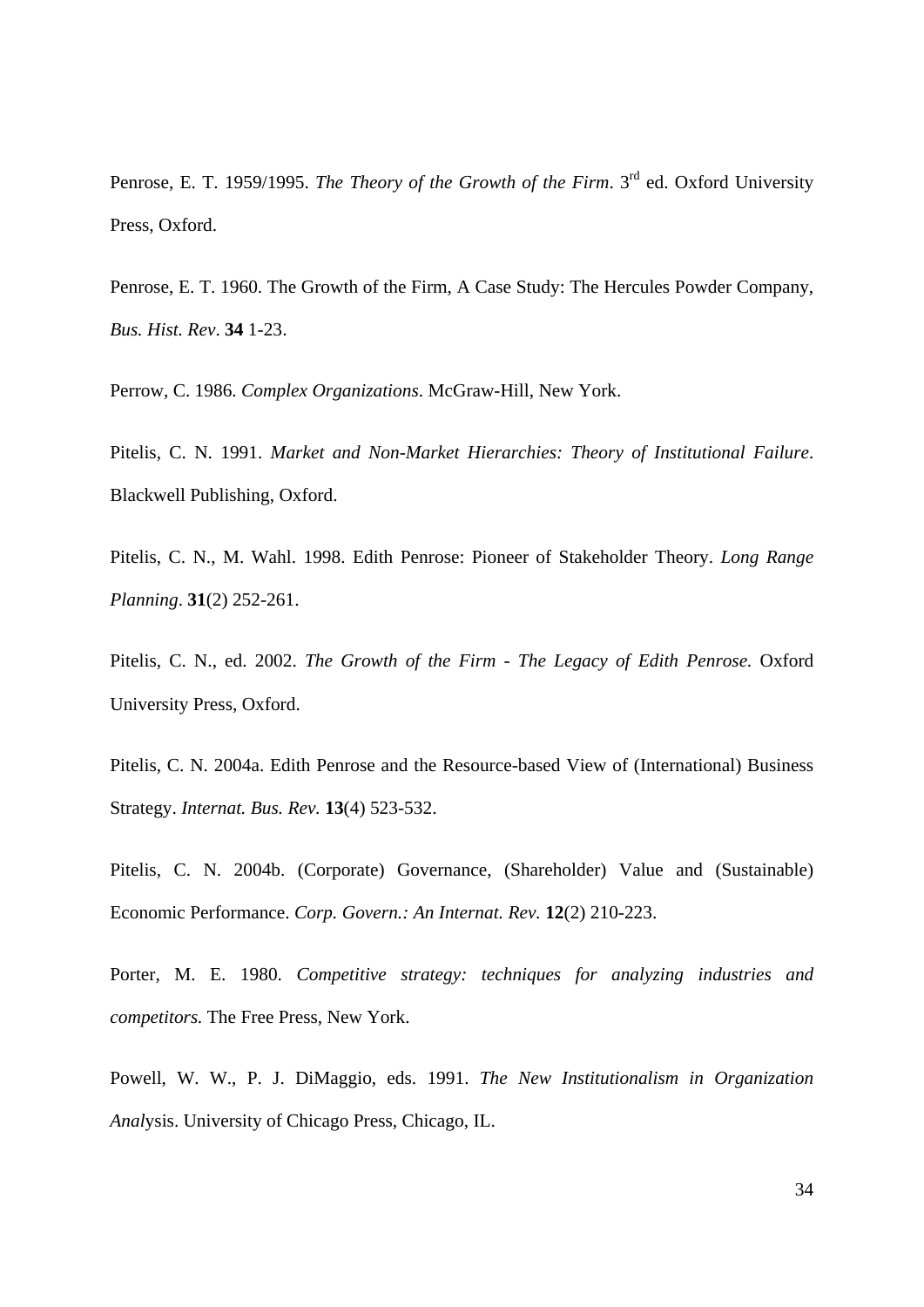Richardson, G. 1972. The Organisation of Industry. *Econom. J.* **82** 883-96.

Schumpeter, J. A. 1942. *Capitalism, Socialism and Democracy*. Harper & Row, New York.

Selznick, P. 1957. *Leadership in Administration*: A Sociological Interpretation. University of California Press, Berkley, CA.

Simon, H. A. 1995. Organisations and markets. *J. of Public Admin. Res. & Theory (Transaction).* **5**(3) 273-295.

Slater, M. 1980. The Managerial Limitation to a Firm's Rate of Growth. *Econom. J.* **90** 520-8.

Teece, D. J. 1986. Profiting from Technological Innovation. *Res. Pol*. **15**(6) 285-305.

Williamson, O. 1975. *Markets and Hierarchies: Antitrust Analysis and Implications*. The Free Press, New York.

Williamson, O. 1999. Strategy Research: Governance and competence perspectives. *Strat. Man. J.* **20**(12) 1087-1108.